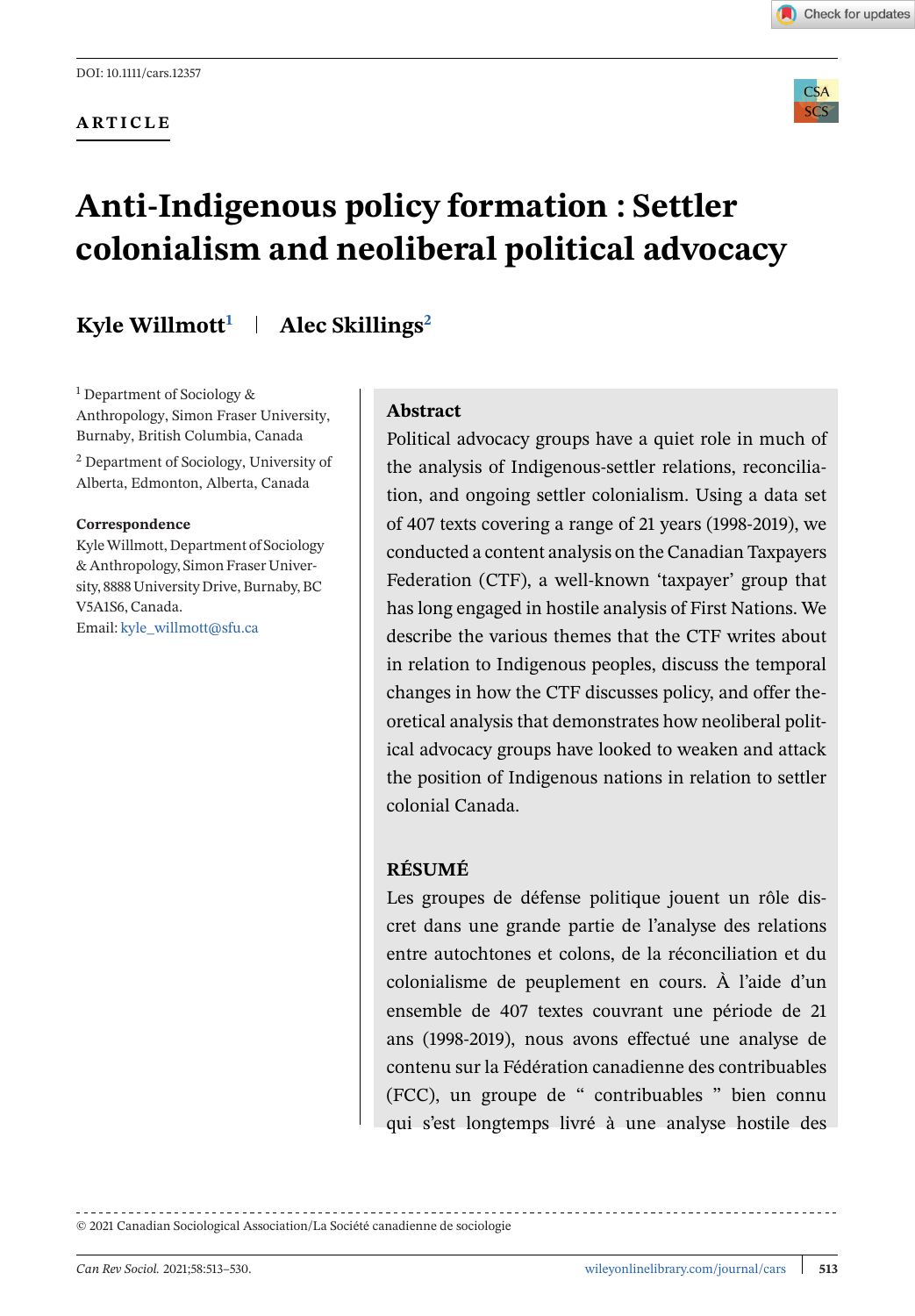Premières nations. Nous décrivons les différents thèmes sur lesquels la FFC écrit en relation avec les peuples autochtones, nous discutons des changements temporels dans la façon dont la FFC discute des politiques, et nous offrons une analyse théorique qui démontre comment les groupes de défense politique néolibéraux ont cherché à affaiblir et à attaquer la position des nations indigènes par rapport au Canada colonial.

#### **INTRODUCTION**

Researchers have examined how institutions including education (Cote-Meek 2014), academic disciplines (Watts et al., [2020\)](#page-17-0), media (Cronlund Anderson & Robertson, [2011\)](#page-15-0), and the law (Borrows, [2010\)](#page-14-0) have shaped and been shaped by relationships between Indigenous nations, settlers, and the Canadian state. The impact of political advocacy groups as important political institutions has been examined at-large by sociologists and political scientists (Carroll, [2017;](#page-14-0) Lee, 2015; Clément [2017;](#page-14-0) Strolovitch, [2007;](#page-17-0) Young & Everett, [2004;](#page-17-0) Walker, [2014\)](#page-17-0), especially in relation to social movements, and the state respectively. Scholars have examined the impacts of Indigenous-led advocacy groups (Corntassel, [2007;](#page-15-0) Culhane, [2003;](#page-15-0) Johnson, [2013\)](#page-15-0), but few (cf Preston, [2017;](#page-16-0) Ramos & Young, [2018\)](#page-16-0) have considered advocacy groups in the explicit context of Indigenous-settler relations in the civil sphere. We position this study in relation to recent literature that has examined the role of advocacy groups that push for neoliberal policy change (Gutstein, [2014;](#page-15-0) Lee, [2014\)](#page-15-0), the sedimentation of corporate power (Carroll, [2017\)](#page-14-0), and the dispossession of Indigenous nations from land and law (Pasternak, [2016\)](#page-16-0). We built a 'settler colonial archive' to trace how settler colonialism and neoliberalism work in the space of a taxpayer group. In doing this, we also look to create a larger space to theorize settler colonialism outside of law, bureaucracy and the state more broadly by paying close attention to political advocacy groups and their impact on Indigenous-settler relations.

The object of our empirical analysis is the Canadian Taxpayers Federation (CTF), a wellorganized, and networked national political advocacy group that describes itself as a citizens' group dedicated to lowering taxes, reducing government waste, and increasing accountability. A ubiquitous force within the space of Canadian politics and media, the CTF sees itself quoted in media ranging from the *National Post* to *CBC News* as characteristic and representative of 'the Canadian taxpayer' – an amorphous 'group' of people that journalists often look toward as a foil to government announcements about new spending, social welfare programs, or new revenue generation. The CTF often finds itself on the opposing end of stories about government spending, revenue initiatives, policy and programs, and Indigenous policy issues are not exempt from their brief. Indeed, the CTF has become notorious in relation to Indigenous politics (See Harp, [2015;](#page-15-0) King, [2014;](#page-15-0) Palmater, [2015\)](#page-16-0), understood to be hostile to Indigenous sovereignty and deeply antagonistic in their pursuit of their assimilationist policy goals, all while benefiting from a veneer of standing for 'benevolent' and 'disinterested' taxpayers. The group was formally established nationally in 1990, combining two taxpayer groups in Saskatchewan and Alberta. Given the spirit of neoliberal politics and the results of our analysis, we suggest it would an error to take the CTF's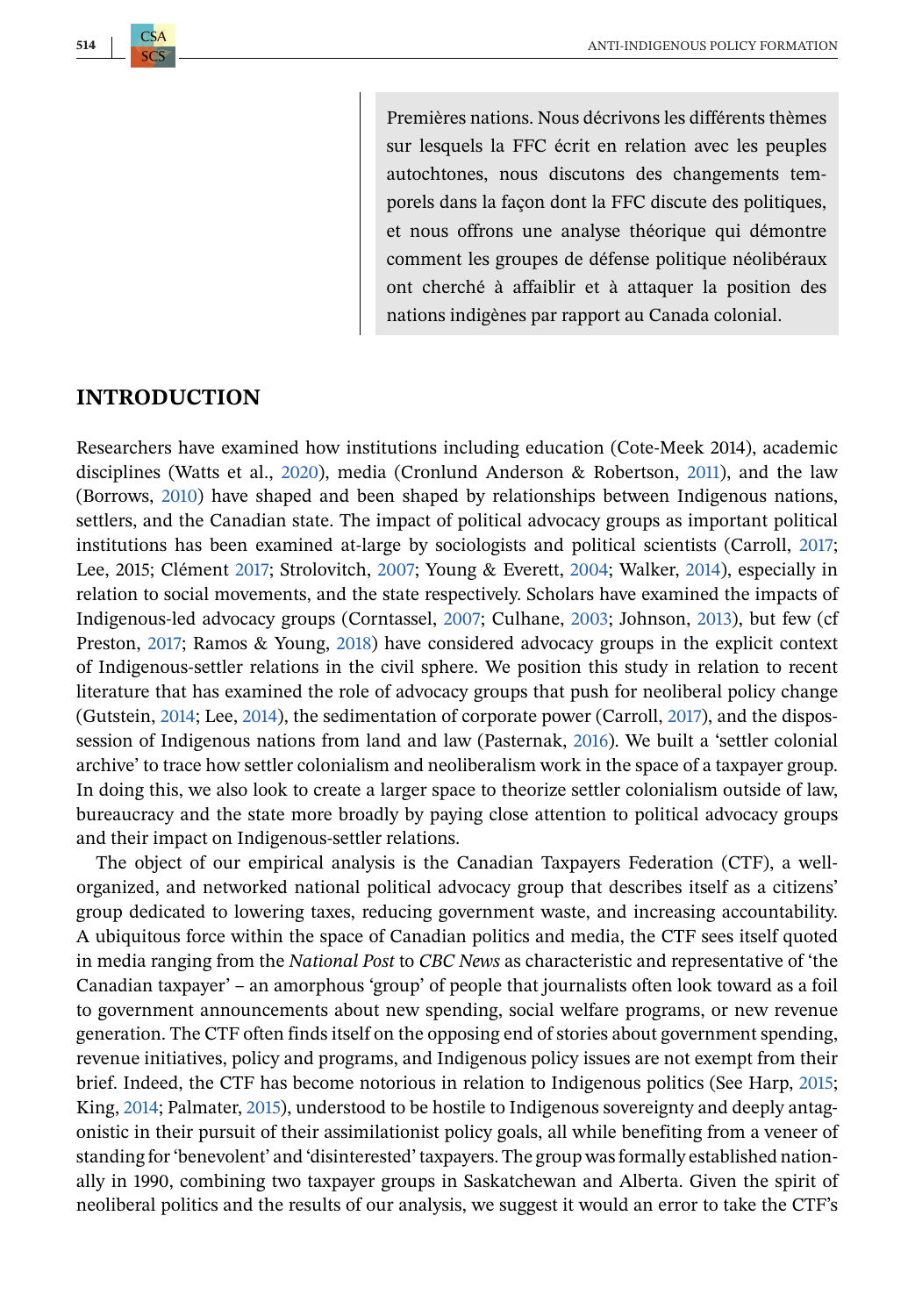Canadian Review of Sociology/Revue canadienne de sociologie **515** founding narrative as a group of 'concerned taxpayers' at face value. The CTF is one amongst many in the network of organized settler colonial, neoliberal, and right-wing politics in Canada that ranges from staid think tanks like CD Howe, to more advocacy-oriented think tanks like Fraser Institute (Saurette & Gunster, [2013\)](#page-16-0), to unabashed advocacy groups like Canada Proud and its provincial variants. This paper specifically asks what role the CTF has as a political advocacy group in relation to Indigenous-settler relations, and to consider what it would look like to theo-

rize how Indigenous-settler relations are shaped by non-state actors like political advocacy groups that dominate media and policy landscapes. We examine what the CTF has said about Indigenous peoples and policy, how that has changed over time, and the implications of their advocacy. Our theoretical approach ties settler colonialism with the politics of advocacy groups to move toward a stronger account of how settler colonial ideas circulate in the political sphere, and support the continued survival of eliminatory and assimilative policy ideas.

Despite the CTF's role as the unelected representative of 'the taxpayer' in news media stories, there has been some critical attention in media (Aivalis, [2016;](#page-14-0) Lamont, [2016;](#page-15-0) Sichel, [2010\)](#page-17-0) to the politics of taxpayer groups. For example, Alberta-based journalist David Climenhaga [\(2018\)](#page-15-0) has written extensively about the funding of the CTF, and its secretive board structure. This has resulted in derision across the left, which has long-identified the group with its obvious right-wing political alignment, and affiliation with the US-based *Atlas Network*, which is dedicated to assembling a right-wing political ecosystem. We examine how the CTF has contributed to the shape of Indigenous-settler relations by asking what the CTF has focussed on in their discussion of Indigenous 'issues' over the past 21 years. To do this, we conducted a content analysis of  $(N = 407)$  almost every blog post, press release, report, or other document posted on the CTF's website that related to Indigenous peoples and policy between the years 1998 to 2019. From this data we systematically map out the organization's anti-Indigenous politics. Our content analysis shows a variation in approach, themes, and tone, but a clear and demonstrated hostility to Indigenous nationhood that should undermine its legitimacy in the civil sphere as a 'neutral' group of 'concerned taxpayers'.

# **THE POLITICS OF ADVOCACY GROUPS**

Political advocacy groups can take the form of state-grantee non-profit groups such as NGOs (Clément, [2017;](#page-14-0) [2019;](#page-14-0) Corrigall-Brown & Ho, [2019\)](#page-15-0), well-funded political groups organized around a set of interests or industries (Burris, [2001;](#page-14-0) Carroll, [2017;](#page-14-0) Preston, [2017;](#page-16-0) Walker & Rea, [2014\)](#page-17-0), groups that have been formed to push a specific ideological perspective (Carroll et al., [2018\)](#page-14-0), or more research-driven enterprises such as think tanks (McLevey, [2015;](#page-16-0) Medvetz, [2012\)](#page-16-0). Young & Everitt [\(2004\)](#page-17-0) define advocacy groups as "any organization that seeks to influence government policy, but not to govern" (p. 5). This definition could elicit hundreds of disparate groups that have a stake in influencing policy or politics in a wide range of areas, and across geographies. Sociologists have pointed out that these groups have inchoate goals and tactics when it comes to executing their visions (Andrews & Edwards, [2004\)](#page-14-0), and their activities range from agenda-setting to participating in decision-making processes, to being directly involved in policy implementation. The wide-ranging scope of activities that these formal groups engage require close and careful empirical attention around how advocacy groups contribute to Indigenous-settler relations and Indigenous-state policy formation (Stanley, [2019;](#page-17-0) Weaver, [1981\)](#page-17-0), especially those that are not Indigenous-led or oriented around advocacy *for* Indigenous nations (Corntassel, [2007\)](#page-15-0). Analysis of Indigenous-settler relations ranges from a social movements focus (Wilkes & Corrigall Brown,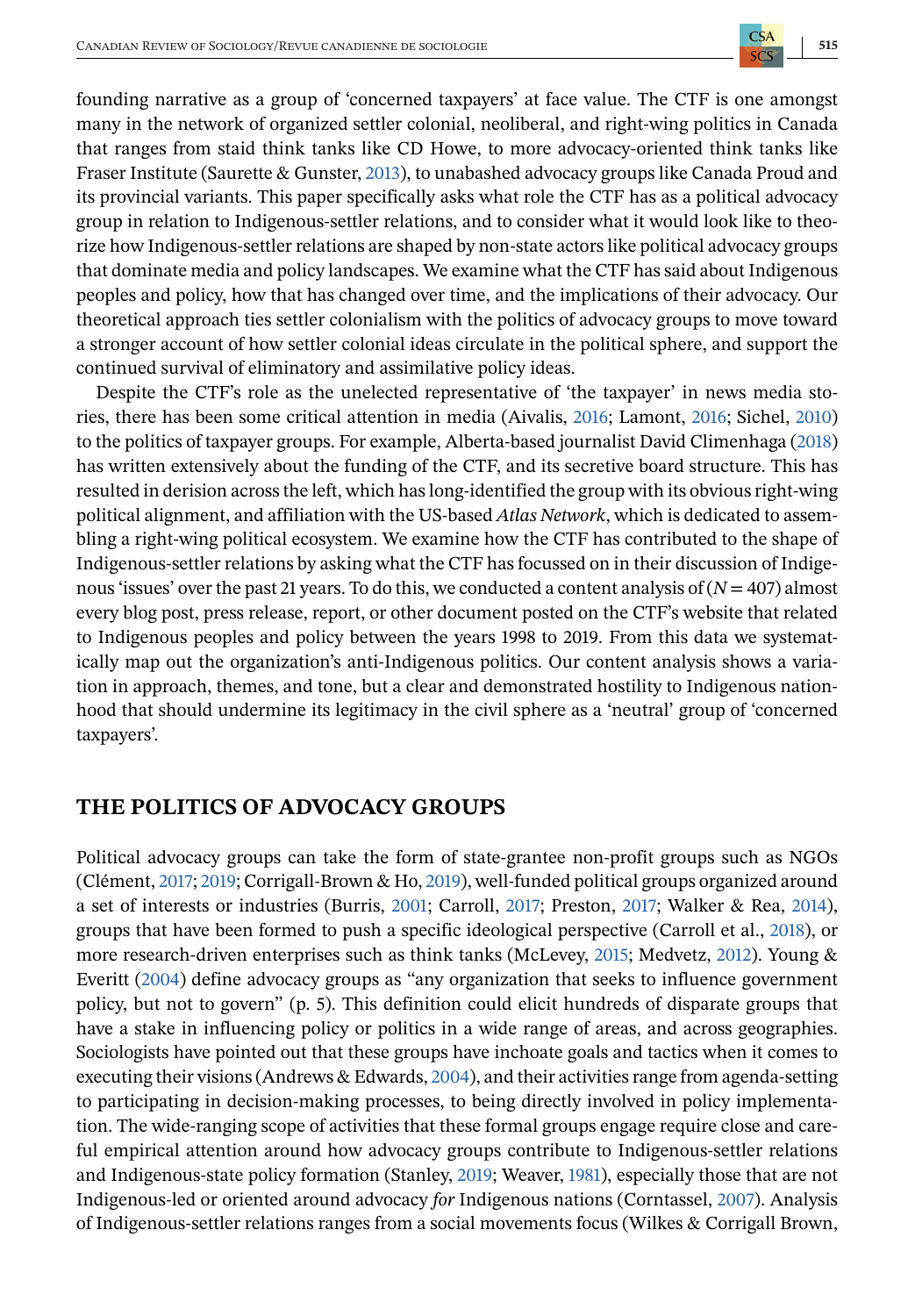$CSA$ 

[2010;](#page-17-0) Ramos, [2006\)](#page-16-0), to understanding solidarity and settler colonialism (Snelgrove et al., [2014\)](#page-17-0), to analysis more focussed on organizations dedicated to social provision, health, and international advocacy (Corntassel, [2007;](#page-15-0) Culhane, [2003;](#page-15-0) Johnson, [2013;](#page-15-0) Langford, [2016;](#page-15-0) Nelson & Wilson, [2021;](#page-16-0) Ramos & Young, [2018\)](#page-16-0). But, what about non-Indigenous led political advocacy groups that have roles in helping to shape both the direction of federal policy, and how settlers understand Indigenous people and nationhood? The role of some advocacy groups has been examined in studies that have involved the relationship between Indigenous nations, environment (Preston, [2017;](#page-16-0) Tindall, Howe & Maboulès, [2021\)](#page-17-0) and capital (Carroll, [2017;](#page-14-0) Carroll et al., 2019; Pasternak, [2015\)](#page-16-0). The work we do here identifies how settler political advocacy groups are important because of how they operate in a web of governments (federal, provincial, and municipal) hostile to Indigenous nations (Coulthard, [2014;](#page-15-0) Simpson, [2008;](#page-17-0) Willmott, [2020\)](#page-17-0), with citizens often skeptical of Indigenous rights and *life* (Denis, [2015;](#page-15-0) Mackey, [2016;](#page-16-0) Pedri-Spade, [2016;](#page-16-0) Wysote & Morton, [2019\)](#page-17-0) and mobilize in a political field that views Indigeneity as something to be eliminated (Benton-Connell & Cochrane, [2020;](#page-14-0) Lawrence, [2003;](#page-15-0) Palmater, [2011\)](#page-16-0), possessed (Pasternak, [2015;](#page-16-0) Schmidt, [2018\)](#page-16-0), policed (Crosby & Monaghan, [2018\)](#page-15-0) or ignored.

For our purposes, what becomes important in theorizing political advocacy groups in relation to Indigenous nations and policy is how they specifically *contribute* to ongoing settler colonialism that looks to sediment *Canada*: making governments more hostile, citizens more skeptical, providing other political groups with ideological resources, or furnishing media like the *National Post, The Globe and Mail*, or the *Toronto Sun* with stories. Settler colonialism as a concept describes the dispossession and replacement of Indigenous peoples from their lands by settler states, as an ongoing *structure*, rather than historical 'event' (Wolfe, [2006\)](#page-17-0). The CTF contributes to ongoing settler colonialism by pushing for policy change that undermines Indigenous sovereignty, and through circulating ideas and stories that position Canadians as 'taxpayers', and First Nations as answerable to those very 'taxpayers' – a fiscalized racism (Pasternak, [2016;](#page-16-0) Simpson, [2008;](#page-17-0) Willmott, [forthcoming\)](#page-17-0) operating on the terrain of neoliberal populism. Our approach contributes to a stronger theoretical grounding of the close ties between policy advocacy and settler colonialism by demonstrating a relationship between the archive of texts that filter into the press, bureaucracy, and settler political consciousness. Working from what amounts to an archive of texts, we can better understand how settler colonialism and settler knowledge production shapes the imperatives of neoliberal advocacy groups. We show how it is important to look outside of the state as a key centre where anti-Indigenous policy formation occurs, and where settler colonial political ideas are incubated.

## **TAXPAYER GROUPS IN THE LANDSCAPE OF ADVOCACY**

#### "*The Fraser Institute is a think tank. The [Canadian Taxpayers Federation] is just a tank*"

Michael Walker, the long-time Chair of the neoliberal think tank *Fraser Institute*, meant well when he uttered this statement at a 2014 Vancouver conference of the world's taxpayer groups. Speaking to the CTF's history of fighting the battle of ideas with 'heavy weaponry', his statement contained a kernel of boundary work, that separated think tanks as sober intellectual hubs of inquiry, scholarship, careful thought, while like-minded, but strategically dissimilar organizations such as the CTF, were more ostensibly political, anti-elitist, and vulgar in how they conduct analysis. The statement also offers clues about who taxpayer advocacy groups are meant to speak to: not experts or government officials. They speak to the ubiquitous everyperson – 'the taxpayer'. The mission of these groups is to translate neoliberalism into the language of 'common sense'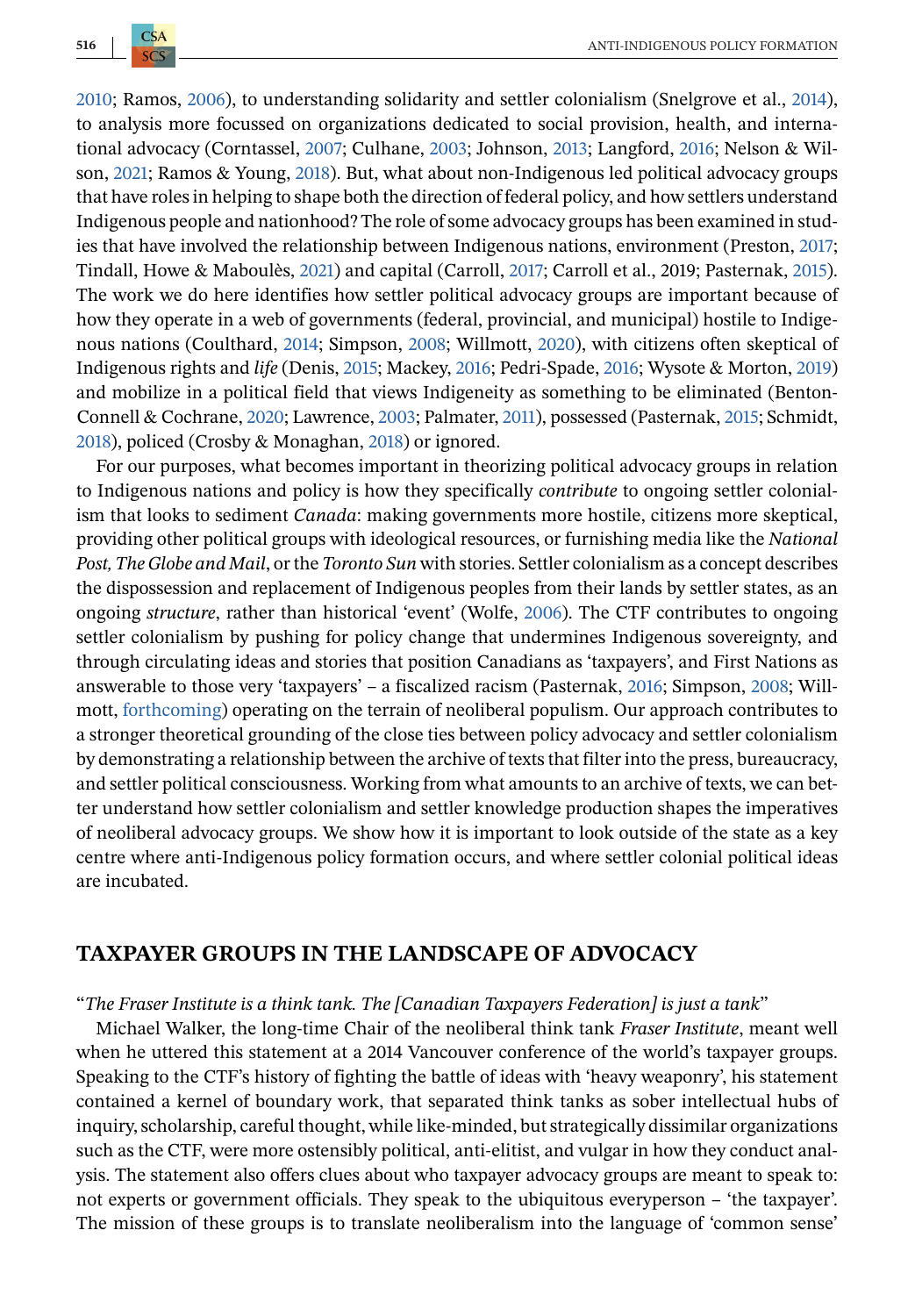(Patten, [1996\)](#page-16-0) – and this is often accomplished by focussing on tax as a central animator of citizen grief with the state (Patriquin, [2004;](#page-16-0) Willmott, [2017\)](#page-17-0). Like many political advocacy groups, professional and otherwise, taxpayer groups are structured to 'speak' to people – taxpayer groups do the work of subject formation, while think tanks are concerned with matters of policy (McLevey, [2014;](#page-16-0) Medvetz, [2012\)](#page-16-0).

As a specific species of political advocacy organization, taxpayer groups have been derided as partisan vehicles for neoliberal policies, and as prime examples of 'astroturf' groups (McNutt & Boland, [2007;](#page-16-0) Patriquin, [2004\)](#page-16-0) that carry water for right-wing and neoliberal politics, usually in the form of advocacy for business interests, tax reforms, and state retrenchment. Most taxpayer groups argue that they fight for accountability in government, transparency of state operations, lower taxation, and against wasteful spending. These groups have much more complex historical origins in their efforts to investigate and monitor the growth of the state (See Martin, [2013;](#page-16-0) Prasad, [2018\)](#page-16-0). Although possibly best known for helping to instigate California's tax revolt during the 1970′s (Martin, [2008\)](#page-16-0), taxpayer groups exist across a wide variety of state forms, sub-national jurisdictions, and in municipalities, including the Canadian Taxpayers Federation, the National Taxpayer Union (US), and the TaxPayers Alliance (UK). The groups traffic extensively in deficit politics (Kelton, [2020\)](#page-15-0), tax and 'taxpayer' myths (Carrillo, [2020;](#page-14-0) Kenworthy, [2009;](#page-15-0) [forthcoming\)](#page-17-0), and in the Canadian context, as we address here, propagate racist ideas about Indigenous peoples (Palmater, [2015;](#page-16-0) Willmott, [2020\)](#page-17-0). Scholarship has looked at the intricate connection between white supremacy and 'taxpayer' identity and politics (Carrillo, [2020;](#page-14-0) Brown, [2021;](#page-14-0) Walsh, [2018;](#page-17-0) [forthcoming\)](#page-17-0), and this research extends those empirical and theoretical findings to include settler colonialism.

In the context of emerging work on tax and 'identity' (Björklund Larsen 2017 ; Carrillo, [2020;](#page-14-0) Kananovich, [2018;](#page-15-0) Kiel, [2019;](#page-15-0) Sheild Johansson 2018; Simpson, [2008;](#page-17-0) Stanley, [2016;](#page-17-0) Walsh, [2018\)](#page-17-0), there has been some work on taxpayer groups generally (Lo, [1990;](#page-16-0) Martin, [2008;](#page-16-0) [2013;](#page-16-0) Willmott, [2017\)](#page-17-0). More broadly, political sociologists have examined the rise of professionalized citizen mobilization firms (Lee et al., [2013;](#page-16-0) Walker, [2014\)](#page-17-0) that rise and fall at the behest of powerful clientele. Gutstein [\(2014\)](#page-15-0) suggests that the CTF is part of a rising group of neoliberal advocacy groups that look to replace state with market. Likewise, Carroll et al. [\(2018\)](#page-14-0) characterize the CTF amongst a cluster of advocacy groups that are "more astroturf than grassroots" and argue they are "less about creating an elite consensus and more about promulgating to popular audiences what has been called the 'corporate agenda' of neoliberal capitalism" (p. 430). Others (Sancartier [2020\)](#page-16-0) argue that the CTF's role is to mobilize paranoid populist discourse against government, and to create self-governing 'taxpayer subjects' (Willmott, [2017\)](#page-17-0). Other analysis of taxpayer groups more generally emphasizes the policy entrepreneurship that emerged from perceived policy threats to the wealth of the rich. Martin [\(2013\)](#page-16-0) shows how early taxpayer groups, tax clubs, were able to organize citizens around libertarian anti-tax, and anti-state politics, which have been replicated across a variety of right-wing movements (De Cillia & McCurdy, [2020\)](#page-15-0). Like the current form of the CTF and other contemporary taxpayer groups, tax clubs were historically associated with capital and resource extraction industries (Martin, [2013\)](#page-16-0).

The CTF's importance to public deliberation of political issues should not be understated. And for some time, the CTF's antagonistic political tactics have had an outsized impact on one specific target of its campaigns: Indigenous people and nations. Mi'kmaq scholar Pam Palmater [\(2015\)](#page-16-0) demonstrates how the CTF's anti-Indigenous politics are practiced and flow directly from the archive of statements about Indigenous people that they have been populating for some time. The specific example she highlights around the First Nations Financial Transparency Act and the CTF's 'Chief-bashing' show that Indigenous peoples have long been the target of the CTF, and that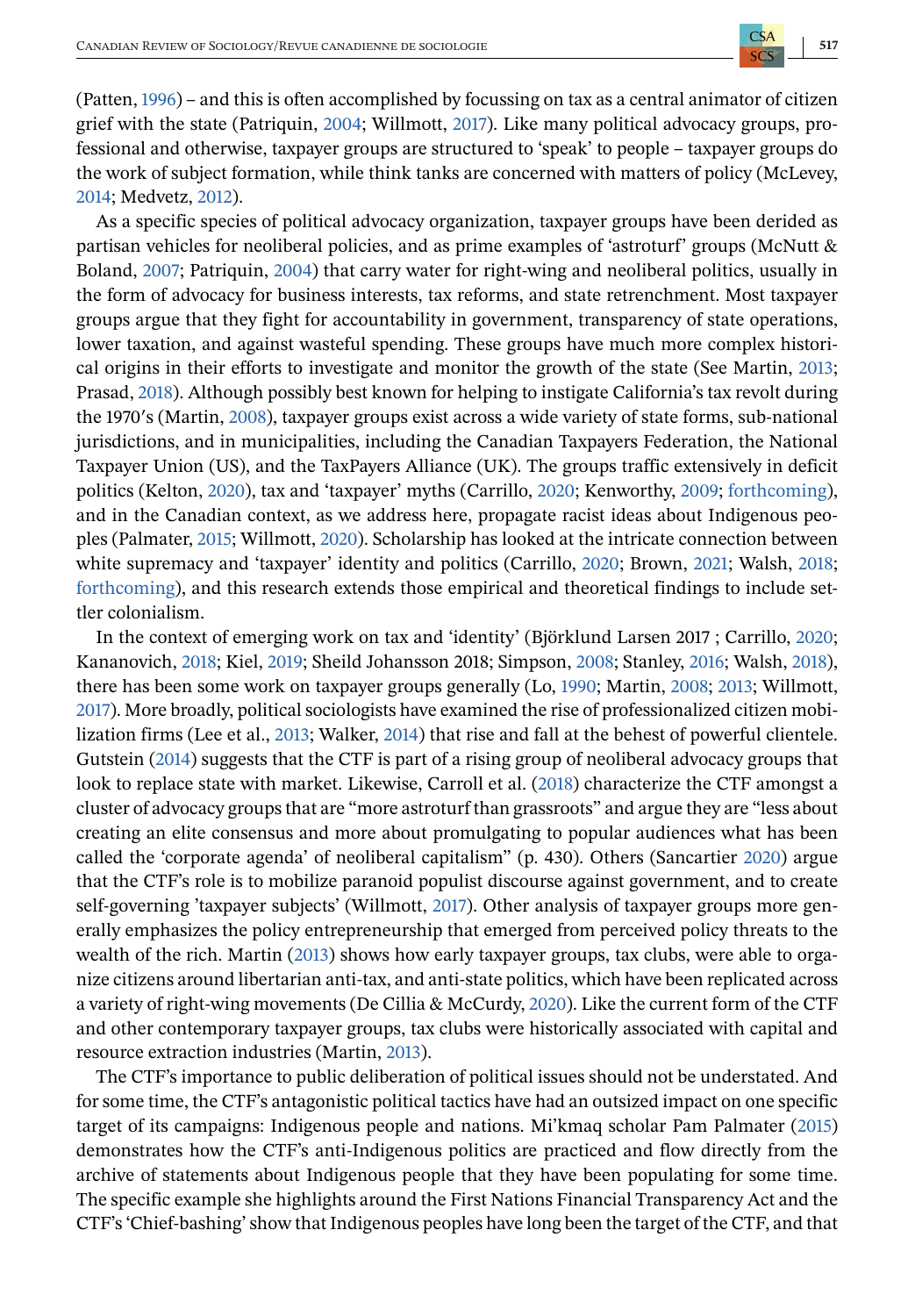the politics that animate the CTF cannot be assessed as merely anti-state 'neoliberal populism', but as specifically anti-Indigenous (Robertson, [2015\)](#page-16-0) in strategy in how the market is deployed in relation to Indigenous governance (Altamirano-Jiménez, [2004\)](#page-14-0). Our approach demonstrates the theoretical importance of understanding how neoliberal policy advocacy intersects with settler colonial political imperatives. To fully understand how a taxpayer group like the CTF operates *without* seeing settler colonialism at its centre would do a disservice to understanding how in a settler society, neoliberal capitalism *requires* settler colonialism (Schmidt, [2018;](#page-16-0) Pasternak, [2020\)](#page-16-0) – and this encapsulates the kind of advocacy work that the CTF undertakes.

With this in mind, and more generally, our study emphasizes the importance engagement with the politics of racialization and Indigeneity in relation to how political advocacy organizations operate in racially-stratified settler societies. Our methodological approach of dealing with but one example of a political advocacy group's 'racial archive' or 'settler colonial archive' – that is, to view the corpus of an organization's statements, reports, and press releases beside each other, rather than viewing them alongside an entire archive of the organization. From this we can best identify and theorize the patterns of how race, settler colonialism, and anti-Indigenous politics operate in political texts, policy advocacy, and the political system more generally. It is this way that we can best map out the outputs of a racialized organization (Ray, [2019\)](#page-16-0), as well as its role as a *racializing* organization. The CTF traffics in resentment (Beauvais, [2020;](#page-14-0) Kiel, [2019\)](#page-15-0) that fosters white settler backlash (Proulx, [2018\)](#page-16-0) against Indigenous sovereignty, Indigenous forms of governance, and the legal concept of 'Indian' itself.

#### **METHODS AND DATA**

In order to examine the shape of the CTF's 'racial-settler archive', we conducted a content analysis of texts taken directly from the CTF website. Analyzing the CTF's self-published texts is a valuable exercise in that there are no other contextual filters that the CTF's agenda and rhetoric can pass through other than the CTF themselves. We undertook a comprehensive search of articles published by the CTF from 1998–2019 by performing a keyword search using the search box embedded in the CTF website. In addition to the embedded search, we used Google site search and cached webpage functions to compensate for any potential shortcomings of the basic embedded site search, and to be certain that we collected all relevant files from their site. We used the search terms: "First Nations", "Indian", "Native", "Aboriginal", "Inuit", "Métis", and "Indigenous" on repeated searches, and directly transferred the text of all files into NVIVO qualitative data management and analysis software. After cleaning and scrutinizing the collected articles for relevance, the final dataset contained 407 articles, mostly published on the "Newsroom" portion of the CTF website spanning from 1[9](#page-14-0)98 to 2019 $^{\rm l}$ .

Most of the documents fell into one of the following document types: (1) press releases that were structured more formally to speak to the press, (2) blog posts that tended to be less structured and more fuelled by commentary, (3) reports that mimicked the structure of a think tank report, and tended to be much longer, and (4) editorials authored by CTF staff that were published elsewhere (e.g. *Macleans*, *Toronto Sun*, etc.) and reposted to their website. Once the data was collected and organized, we employed a qualitative content analysis to uncover key themes within the data. Initially, a directed content analysis approach proved useful given one author's prior research on the CTF, but the uniqueness of our dataset required an inductive and iterative analytical approach that allowed for fluid code creation (Hsieh & Shannon, [2005\)](#page-15-0). Constant collaboration was key in recognizing emerging and shifting themes within the data. Prior research and knowledge of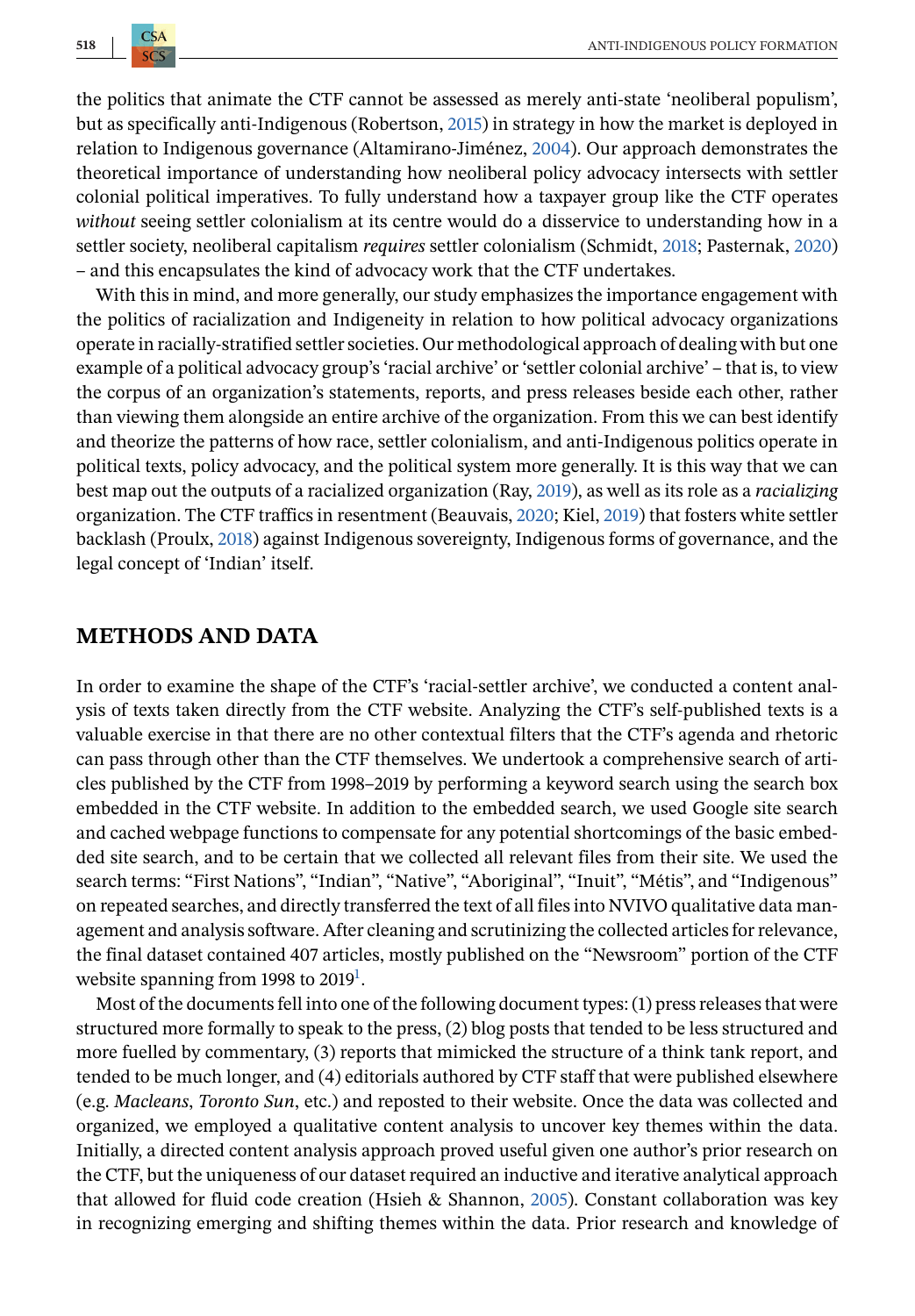



**FIGURE 1** CTF documents on Indigenous topics collected by year [Color figure can be viewed at wileyonlinelibrary.com]

the CTF provided a base for our analysis while inductive coding strategies ensured that prior knowledge and assumptions were challenged.

# **FINDINGS**

In this section we address three key questions: when does the CTF write about Indigenous 'issues'; how do they write about Indigenous 'issues'; and what themes exist around what the CTF writes about in relation to Indigenous peoples and policy. Our analysis of the corpus of 407 text files starts with a few key descriptive statistics of how and when the CTF wrote about and focussed on Indigenous peoples. The texts we collected suggest that the CTF engages in two primary activities associated with political advocacy organizations: ideological shaping, and citizen mobilization.

# **Temporal changes**

The CTF writes about Indigenous people and topics at a variable frequency over time (see Figure 1)[.](#page-14-0)<sup>2</sup> Based on the data we collected, CTF documents related to Indigenous peoples and policy come in two distinct temporal 'waves' (see Figure 1). The first occurred between 2001–2006, and the other from 2010–2015. Notably, there is a downward trend in the density of Indigenousrelated content starting in 2015 and continuing through to 2019.

Several factors may influence variance in frequency of CTF publications such as national news events related to proposed laws and amendments, debates stemming from government attempts to install new policies or laws, or to legal cases that the group has invested much energy in (such as *Benoit v Canada*). Internal organizational changes, such as the creation of the CTF's 'Centre for Aboriginal Policy Change' correlates with the increase in materials in 2002 (see Figures 1, 2) and signalled a clear intention by the CTF to enter more resources into discussion of Indigenous policy. The Centre's (now defunct) founding mandate is described as an establishing an 'alternative' viewpoint on Indigenous policy especially around the negotiations of new treaties. The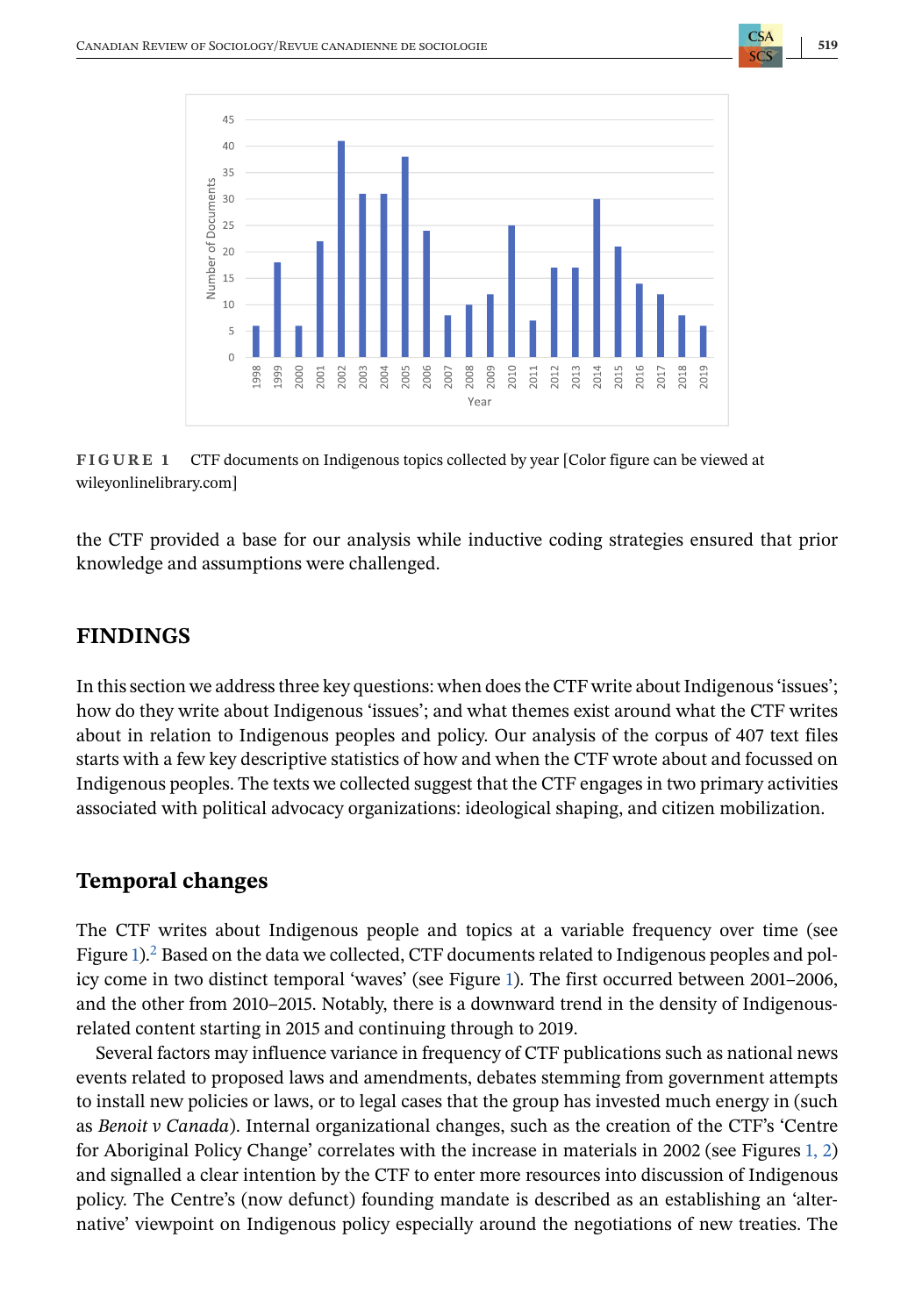<span id="page-7-0"></span>



**FIGURE 2** Code references by year [Color figure can be viewed at wileyonlinelibrary.com]

Centre was to "provide a permanent and professional taxpayer and democratic advocacy presence to monitor, research and offer alternatives to current aboriginal policy and analyze the impacts of court decisions under the guiding principles of support for individual property rights, equality, self-sufficiency, and democratic and financial accountability" (Fiss, 2005), later adding "The Centre is dedicated solely to examining current aboriginal policy and court decisions from the perspective of those – Indian and non-Indian – who will pay the bill: the taxpayers." The Centre appears to have been active between 2002 and 2005, and was oriented toward more longform reports that included titles such as "The Pitfalls of Native Sovereignty", and "The Lost Century: Moving Aboriginal Policy from the 19<sup>th</sup> Century to the 21<sup>st</sup> Century."

Beginning around 2015–2016, there is a gradual decline in the volume of documents, suggesting a change in how the CTF handles Indigenous 'issues'. We suggest that the reason for the decline is because of a directional change in the CTF's advocacy during the debate over the First Nations Financial Transparency Act. After the bill was passed, the CTF came to rely heavily on associating with specific First Nations individuals who were dissatisfied with their band governments – making it far more tenuous to continue utilizing bluntly racist and assimilationist policy frames[.](#page-14-0)<sup>3</sup>

# **Language and indigeneity**

There are also very clear changes over time in how the CTF describes Indigenous peoples. To analyze the specific language that the CTF employs in reference to Indigenous people and topics, we used our initial key search terms to run individual frequency searches of Indigenous reference terms for each year. In order to account for the differing number of documents in each year we turned the frequencies into proportions of the total reference terms for each year, and then plotted them over time. We omitted references that were parts of specific acts, committees, and organizations (i.e. *Indian Act*) in order to generate a more accurate representation of the descriptive language that the CTF employs in their writing about Indigenous people and policy.

Here we charted how the CTF talked about Indigenous peoples and policy by paying specific attention to the terms used to describe Indigenous peoples. This can offer insight into two separate organizational mechanisms: First, it may tell us about how the CTF has broadly resisted changes in language around how to describe Indigenous peoples, only very recently and in *extremely*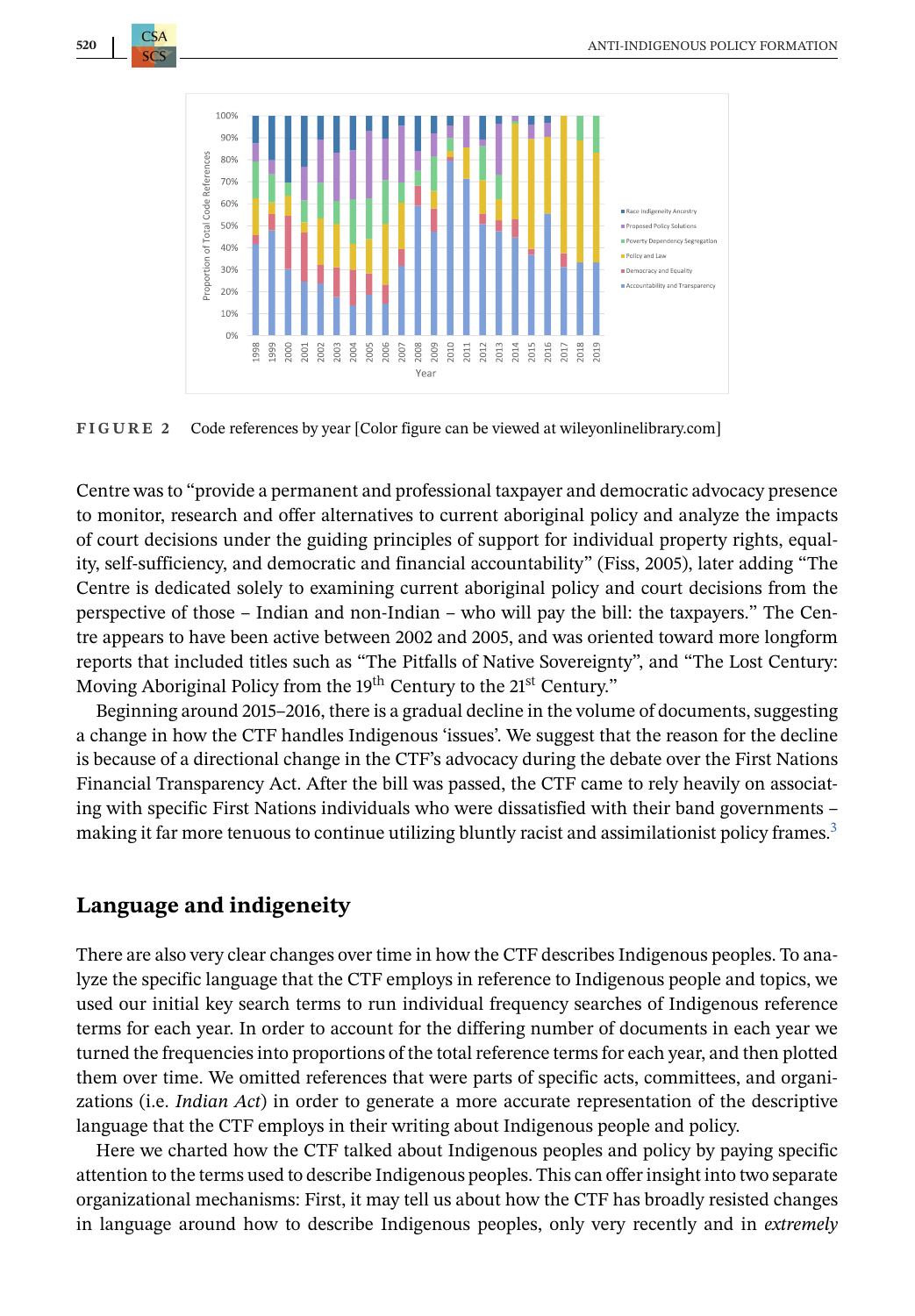limited circumstances using the term 'Indigenous'. Second, it can also tell us about trends in what kinds of 'cases' that the CTF writes about. The data shows that for the most part, Native is the dominant descriptor used, but that this slowly changes as the CTF moved away from speaking about very broad 'pan-Indigenous' issues, to highly specific cases involving specific First Nation governments in the aftermath of the passage of the First Nations Financial Transparency Act.

Before 2002 there does not appear to be a particular pattern, but from 2002 to 2006 the most used descriptive term is "Native". The CTF use the term "Native" to refer to Indigenous people and topics in over 80 percent of the references in four of these 5 years. Starting in 2007 there is a distinct shift in language use away from "Native", and toward "First Nation" and "Aboriginal". In 2018 and 2019 we observe the CTF beginning to use "Indigenous" more commonly within their texts, with "First Nation" being the only other term used. This period from 2017 to 2019 is also where the total number of documents about Indigenous 'issues' begins to decline.

As Table [1](#page-9-0) shows, the CTF overwhelmingly focussed on First Nations – not Indigenous peoples as a whole. Métis and Inuit accounted for only 3 percent of total mentions of Indigenous peoples across all 407 of the documents. This imbalance between which Indigenous peoples are the target of the CTF's analysis largely reflects their political goals that revolve around the *legal* assimilation of First Nations; given the differentiated legal status that other Indigenous peoples such as Métis and non-status Indians have vis-à-vis the Indian Act and other law, the CTF primarily focusses on status Indians and First Nations band governments.

# **Themes**

There is significant variability in what issues were discussed, and when. Our thematic coding of each of the 407 documents allows us to demonstrate this variability over time, and to chart out how which issues were written about, and in what quantity compared with other themes. The top ten most used words offer an additional point of analysis for our dataset. Some of the words that appear frequently across all documents are "Governs", "Reserves", "Taxes", "Bands", and "Chiefs" which illustrates the extent to which the CTF writes about First Nations leaders, and likely also a result of their frequent "Chief-Bashing" campaigns (Palmater, [2015\)](#page-16-0). Below we describe some of the major themes found in the data that the CTF focussed on and describe how and when these themes emerged temporally (see Figure [2\)](#page-7-0).

*Accountability and Transparency* encompasses instances of the CTF advocating, suggesting, or describing actions to take to increase the accountability of Indigenous peoples and First Nations governments to the Federal Government and to 'taxpayers'. The CTF routinely calls for audits, ombudspeople, and transparency initiatives all aimed at increasing 'accountability'. The large increase in 2008 and onward reflects the CTF's campaign around band Chief and Council salaries, and the First Nations Financial Transparency Act, which has sustained the organization's activism for almost a decade. This theme is the most structurally durable – it cuts across all time periods over the 21 years of data, and reflects the CTF's 'regular' mission outside of Indigenous policy, which is to serve as a state watchdog using the keywords of accounting, accountability, transparency, and audit (Henderson, [2013\)](#page-15-0). These keywords and the stories that accompany them are important in anchoring the CTF's identity around taxpayers, and the accountability of state actors, and First Nations *to* 'taxpayers'. The CTF's focus on this theme is a continuation of the use of accounting as a tool of delegitimation and dispossession (Neu & Therrien, [2003;](#page-16-0) Pasternak, [2016\)](#page-16-0). As Table [2](#page-9-0) shows, there is variability about what specifically is written about under the auspices of transparency and accountability. Secrecy was often invoked as a foil to transparency and was the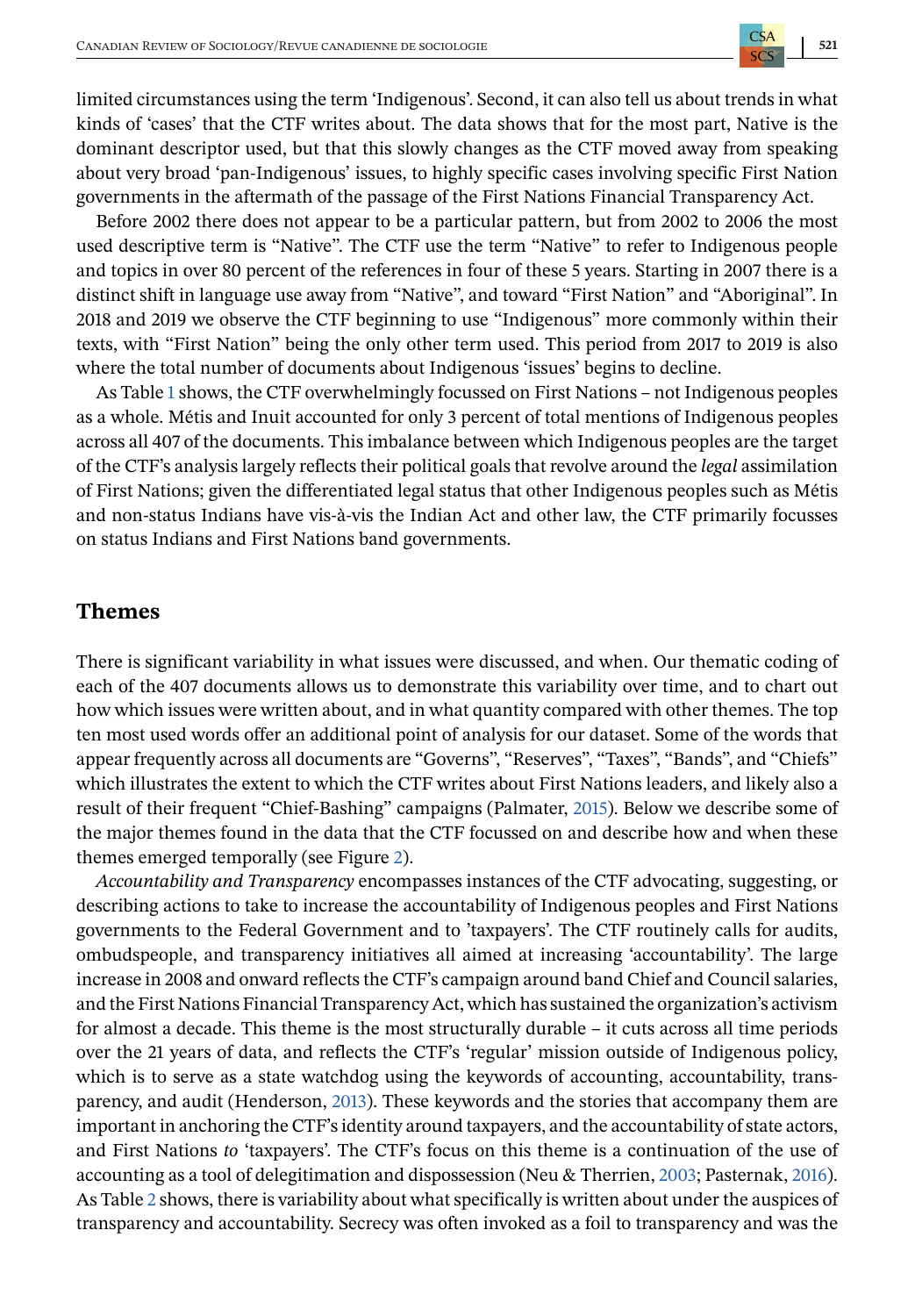<span id="page-9-0"></span>

| TABLE 1 | Indigenous references by proportion <sup>a</sup> |  |
|---------|--------------------------------------------------|--|
|---------|--------------------------------------------------|--|

|          | <b>Native</b>            | Indian                   | Aboriginal               | <b>First Nations</b>     | Indigenous               | Métis                    | Inuit                    |
|----------|--------------------------|--------------------------|--------------------------|--------------------------|--------------------------|--------------------------|--------------------------|
| 1998     | 25                       | 10                       | 30                       | 15                       | 10                       | 5                        | 5                        |
| 1999     | 16                       | 48                       | 16                       | 17                       | $\qquad \qquad -$        | $\overline{2}$           | $\sqrt{2}$               |
| 2000     | 87                       | 13                       | $\qquad \qquad -$        | $\overline{\phantom{0}}$ | $\qquad \qquad -$        | $\qquad \qquad -$        | $\qquad \qquad -$        |
| 2001     | 40                       | 53                       | 5                        | -                        | $\overline{\phantom{0}}$ | $\mathbf{1}$             | $\mathbf{1}$             |
| 2002     | 72                       | 11                       | 13                       | $\mathbf{1}$             | $\overline{ }$           | $\overline{2}$           | $\mathbf{1}$             |
| 2003     | 73                       | 5                        | 13                       | $\qquad \qquad -$        | $\overline{\phantom{0}}$ | $\mathbf{1}$             | $\,8\,$                  |
| 2004     | 35                       | 53                       | $10\,$                   | $\qquad \qquad -$        | $\overline{a}$           | $\qquad \qquad -$        | $\sqrt{2}$               |
| 2005     | $81\,$                   | $\boldsymbol{6}$         | $\boldsymbol{9}$         | $\sqrt{2}$               |                          | $\mathbf{1}$             | $\mathbf{1}$             |
| 2006     | 98                       | $\overline{\phantom{0}}$ | $\mathbf{1}$             | $\qquad \qquad -$        | $\qquad \qquad -$        | $\overline{a}$           | $\mathbf{1}$             |
| 2007     | 47                       | $\overline{\phantom{m}}$ | 47                       | 5                        | $\qquad \qquad -$        | $\overline{\phantom{0}}$ | $\overline{\phantom{0}}$ |
| 2008     | 37                       | $\overline{4}$           | 33                       | 26                       | $\qquad \qquad -$        | $\overline{\phantom{0}}$ | $\overline{\phantom{0}}$ |
| 2009     | $\overline{\phantom{a}}$ | 14                       | $71\,$                   | $14\,$                   |                          |                          |                          |
| 2010     | 29                       | 29                       | $\overline{4}$           | 39                       | $\overline{\phantom{0}}$ | $\overline{a}$           | $\overline{\phantom{0}}$ |
| $2011\,$ | 25                       | $\overline{\phantom{0}}$ | 75                       | $\overline{\phantom{0}}$ |                          |                          |                          |
| 2012     | $\tau$                   | 18                       | 43                       | 29                       | $\overline{\phantom{0}}$ | $\overline{4}$           | -                        |
| 2013     | $\overline{\phantom{a}}$ | 48                       | 48                       | $\overline{4}$           | —                        | $\qquad \qquad -$        | <sup>-</sup>             |
| 2014     | $\mathfrak z$            | $\overline{\phantom{0}}$ | 86                       | 11                       | $\qquad \qquad -$        | $\qquad \qquad -$        | -                        |
| 2015     | $\qquad \qquad -$        | $\overline{\phantom{a}}$ | 22                       | 56                       | $\sqrt{3}$               | 9                        | $\boldsymbol{9}$         |
| 2016     | 32                       | 21                       | $11\,$                   | 37                       | $\qquad \qquad -$        | $\qquad \qquad -$        | $\equiv$                 |
| 2017     | $\overline{\phantom{0}}$ | $\qquad \qquad -$        | 9                        | 91                       | $\qquad \qquad -$        | $\overline{\phantom{0}}$ |                          |
| 2018     | $\qquad \qquad -$        | -                        | $\overline{\phantom{0}}$ | 67                       | 33                       | $\overline{a}$           | -                        |
| 2019     | $\overline{\phantom{0}}$ | $\overline{\phantom{0}}$ | -                        | 67                       | 33                       | $\overline{\phantom{0}}$ |                          |
| Total:   | 54%                      | $18\%$                   | 17%                      | $8\%$                    | $0\%$                    | $1\%$                    | $2\%$                    |

aTable 1 shows the number of Indigenous references for each year of our data set. A reference is a single instance of using the particular term. A single document may contain several references. The data in this table was constructed using search queries of our dataset. We made sure to exclude organizations, bills, and other irrelevant nouns from our search queries. For example, our search of "First Nations" needed to exclude mentions of the First Nations Financial Transparency Act, the Assembly of First Nations, the First Nations Governance Act, etc. These exclusions were required to generate a more accurate representation of the language that the CTF uses in their writing. Moreover, we used a root word search so plurals and suffixes were also included. Because the total number of documents per year fluctuates greatly, proportionality is useful when comparing trends over time.

| TABLE 2 |  | Accountability & transparency subthemes |
|---------|--|-----------------------------------------|
|---------|--|-----------------------------------------|

| Name                                         | <b>References</b> |
|----------------------------------------------|-------------------|
| Accountability & Transparency (General)      | 266               |
| Accountability to 'Taxpayers'                | 17                |
| Action and Support for Transparency Policies | 25                |
| Ill Effects of no Accountability             | 21                |
| Indigenous Resistance to Audits              | 16                |
| No accountability exists                     | 25                |
| Secrecy                                      | 49                |
| Corruption Allegations                       | 208               |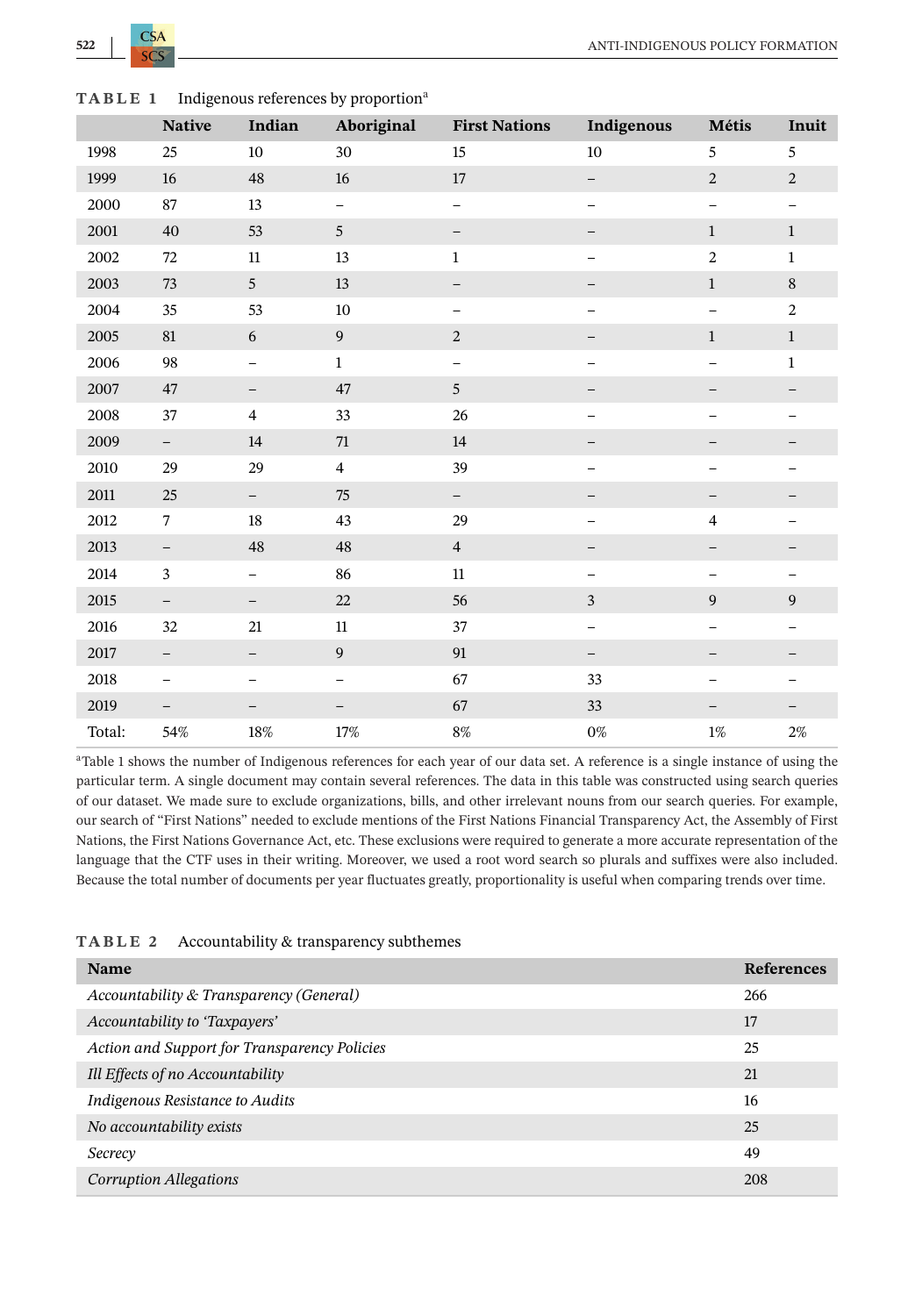most frequent subtheme, and suggests that the invocation of secrecy (Walters 2021) itself functions as a key method of addressing people as 'taxpayers'. The second most frequent subtheme suggested that First Nations had no accountability infrastructures or mechanisms, and the third reflects the CTF's actions in support transparency, such as when they referenced their website "reservetransparency.ca", which encouraged First Nations individuals to report their band governments activities. A further subtheme relates to allegations of corruption and malfeasance, and was linked to the Chief-bashing campaign, and FNFTA activism.

*Law and Policy* largely contains mentions of the *Indian Act*, and its various sections such as 87, and 89, as well as mentions of the FNFTA as a bill, and law. Overwhelmingly, the CTF calls for the abolishment or amendment of the *Indian Act*, regarding it as the most important barrier to the economic and political *assimilation* of First Nations into Canada. The CTF largely stayed away from highly specific policy debates about legislation with two key exceptions: the *Indian Act*, and the FNFTA. The FNFTA became a key legislative focal point, and since the legislation was introduced and became law, it effectively became the only topic that the CTF discussed in relation to Indigenous people and policy, largely replacing discussion of the *Indian Act*. The fairly small scope of legislative analysis perhaps offers further evidence that the CTF is directed toward translating neoliberalism into 'post-political' common sense (Gunster & Neubauer, [2019\)](#page-15-0), rather than being directed at policymakers. The highly publicized nature of the FNFTA, which was positioned by the CTF as a form of 'taxpayer' discipline against First Nations also helps to explain why it became so important for the group, and the federal government at the time. Other legislation like the *First Nations Land Management Act*, the *First Nations Property Ownership Act*, the *First Nations Governance Act* (FNGA) received negligible attention compared with the FNFTA and the *Indian Act*. Each of these legislative packages and proposals were far more complex than the FNFTA. As Figure [2](#page-7-0) shows, by 2014, effectively all documents analyzed were centred around the FNFTA as law, and transparency and accountability as concepts. It appears in both "law and policy" and "accountability and transparency" categories because of these different ways it had been discussed.

But for example, while the CTF did not discuss the FNGA at length – it did serve as a catalyst for them to push their policy agenda. The FNGA, a large-scale legislative package, spurred action – demonstrating the specific role of the organization around agenda setting (Barker-Plummer 2002) and creating opportunity to change legislation while it is in a fragile state. The CTF offered support for the FNGA, arguing that the legislation introduced by the Chrétien Liberal government moved federal Indian policy toward the 'right direction'. Concomitantly, they began pushing the direction of the conversation beyond the scope of the FNGA to (1) areas of related policy change, such as abolishing the *Indian Act*, and (2) producing stories that could serve as ammunition to push the FNGA toward the CTF's position. As Figure [2](#page-7-0) shows, 2002 became a year with a high density of material published, primarily the result of discussion spurred on by the FNGA, but not necessarily about the FNGA. It was also driven by the organization's focus on an ongoing lawsuit *Benoit v Canada*.

*Proposed Policy Solution*s refers to instances where the CTF proposes solutions to problems that they identify such as, corruption, abuse of 'taxpayer' money, poverty, and segregation (See Table [3\)](#page-11-0). The CTF's solutions come in the form of specific and general policy recommendations. Specifically, the CTF advocate for abolishing the *Indian Act*, the implementation of private property on reserves (Fabris, [2018;](#page-15-0) Schmidt, [2018\)](#page-16-0), and increasing financial transparency and accountability to the federal government. Interestingly, there is a decline in the CTF's agitation for specific policy solutions, such as abolishing the Indian Act, after the introduction of the FNFTA. In 2007– 2008, mentions of the Indian Act declined significantly, and beginning in 2010 the only legislative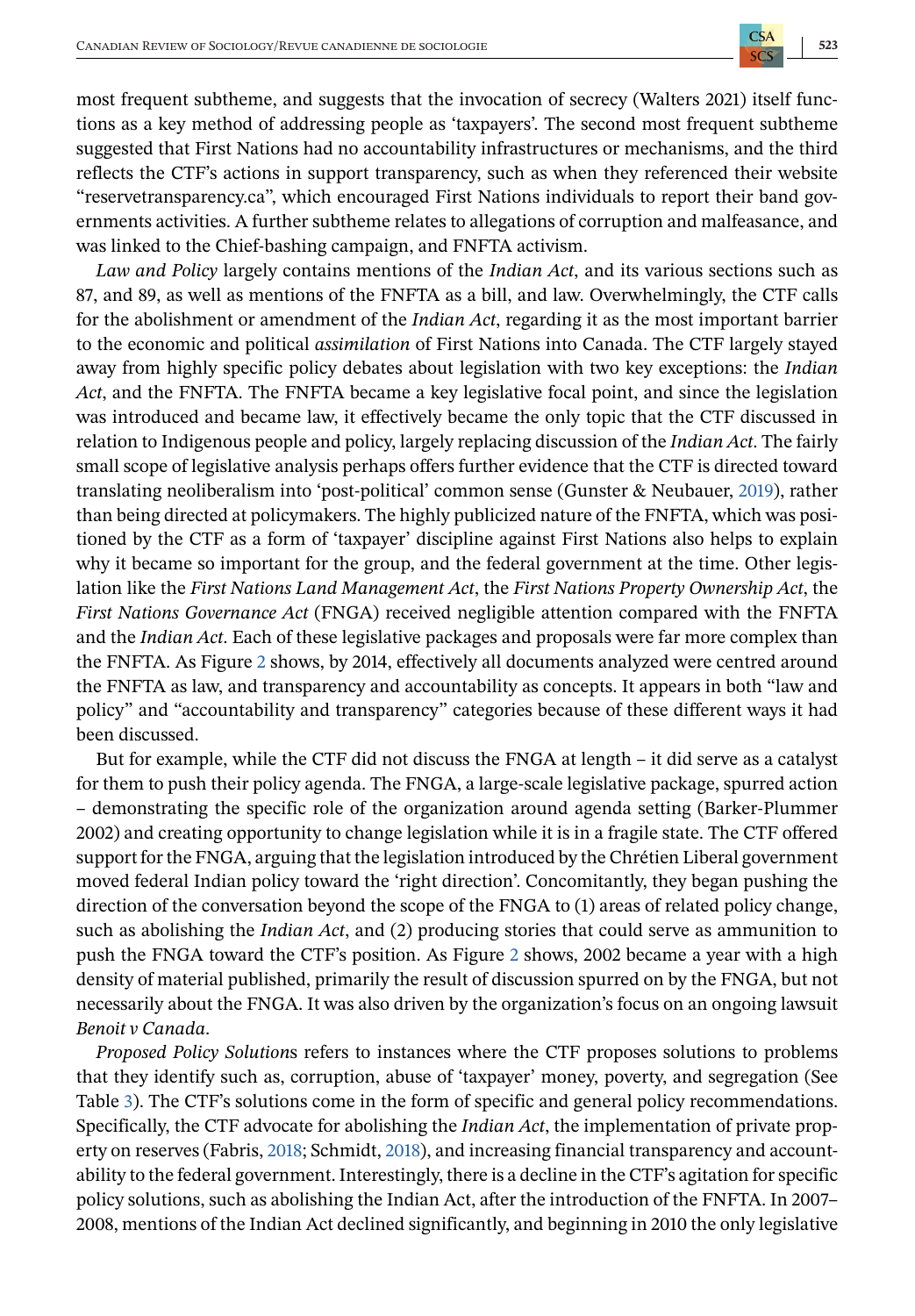<span id="page-11-0"></span>

|  |  | TABLE 3 |  |  |  |  |  | Proposed policy solutions subthemes |  |
|--|--|---------|--|--|--|--|--|-------------------------------------|--|
|--|--|---------|--|--|--|--|--|-------------------------------------|--|

| <b>Name</b>                                | <b>References</b> |
|--------------------------------------------|-------------------|
| Proposed Policy Solutions (General)        | 152               |
| Abolish or Amend Indian Act                | 42                |
| Economic Assimilation                      | 27                |
| <b>Funding to Individuals</b>              | 13                |
| Increase Transparency                      | 49                |
| Private Property Rights and Reserve Reform | 68                |

policy solution mentioned was the FNFTA. This could indicate that the space that the FNFTA took up was an either an adequate political replacement in terms of the CTF's political advocacy, but also that the FNFTA served as an adequate vehicle for forwarding their assimilationist political goals, without the blunt language of Indian Act abolition and assimilation. The CTF's argumentation for abolishing the Indian Act did not include any discussion of what would replace it to protect existing rights (Sanderson, [2013\)](#page-16-0) – the goal was end of 'differentiation' and 'equality' between First Nations and Canadians – in effect, assimilation, or legal *elimination*.

*Poverty, Segregation, and Dependency* was a major theme that was used by the CTF to rhetorically position First Nations as *problems* to be solved by the CTF's policy solutions. While often discussing the living conditions and economic issues around poverty on reserve, the CTF was able to position First Nations as both reformable, and dependent, often using the framing of "government handouts" and "special treatment", reflecting welfare tropes described by Taylor Neu et al. (2020). The CTF also occasionally references unequal treatment, geographic separation, and the exclusion of Indigenous people from the 'mainstream' Canadian economy as forms of 'segregation' that could be addressed with private property and the abolition of the *Indian Act*.

*Democracy and Equality* mostly refers to the CTF's advocacy for 'equality' between First Nations peoples and non-First Nations peoples, which effectively translated into instances where equality was a condition of assimilation of First Nations into Canada. Within this theme, this mostly refers to the ability of Indigenous peoples to own private property (on reserve), but also that "equality" was a necessary element of Indigenous participation in a market economy.

*Race, Indigeneity, and Ancestry* mostly refers to the CTF's fixation that various laws and policies that might "favour" First Nations. They regarded this as "race-based" law, and reverse discrimination (Proulx, [2018\)](#page-16-0). For the CTF, these are policies that treat 'individuals' differently based on their race, ethnicity, or "ancestry", a favoured term of diminishment used to undermine Indigenous sovereignty and nationhood. These claims mostly revolved around what they felt were "discrimination" against non-Indigenous peoples in realms such as taxation, criminal justice systems, and even discounted admission to museums.

Across the archive of texts we collected, the CTF has agitated for assimilation, called for relocating reserves, suggested that treaty rights amount to "race-based law", and downplayed the impact of residential schools, such as in this 2001 post decrying that lawsuits against the federal government could "cost taxpayers up to \$10 billion":

Yet, more money won't solve the problems of Canada's native people [sic], whether it goes into the pockets of claimants, lawyers or bureaucrats. Canada's aboriginal policy may be flawed, paternalistic and disputed, but it is generous in the extreme...No, native people [sic] don't need more money to be successful, or cultural lawsuits, or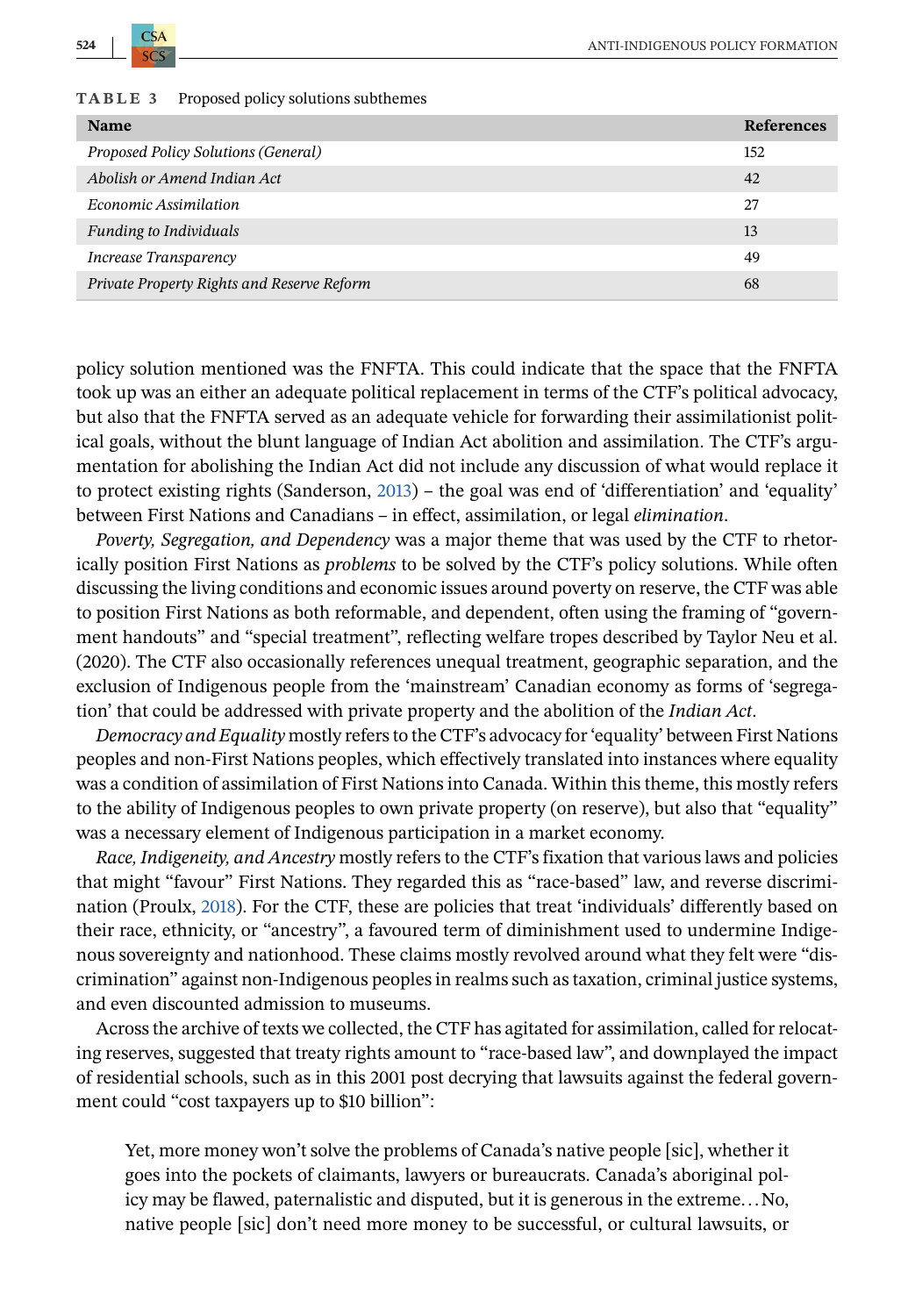more apologies from the government, or even more land claims. What they do need are a couple of things that many people take for granted, but are absolutely essential for success in the modern world: responsible, accountable government and economic freedom. To secure genuine prosperity and healthy growing communities, the primary focus must be on progress, not redress (Truscott, 2001).

The above passage is representative of the kinds of things that the organization has been involved in for years, weaving neoliberal statecraft prescriptions with paternalistic tropes, downplaying the need for residential school redress, presenting Canada as morally and fiscally 'generous' to First Nations, *telling* Indigenous peoples what is best. Another piece from 2006 denied the genocidal intent of the residential school system, and defended residential schools, saying in part, "residential schools were a practical way to educate Indian children for many years. As well, educational bureaucrats wanted to emulate the best schools of the era in both Canada and Britain" (Fiss, 2006). The CTF is a manifestation of why it is important to study organizations outside of the state for their roles in the diffusion of settler colonial ideas, racist tropes, and knowledge production.

# **DISCUSSION AND CONCLUSION**

Our content analysis of the CTF demonstrates what Indigenous and critical observers have been saying for some time: it has had a demonstrable effect on Indigenous-settler relations in Canada by providing, what we have shown in our data, hundreds of stories, 'factoids', and myths, and tautologies that punctuate the settler political imagination (Mackey, [2016;](#page-16-0) Pedri-Spade, [2016;](#page-16-0) Wysote & Morton, [2020\)](#page-17-0) in relation to Indigenous peoples and Canada. This ranges from tax myths that settlers conceptualize as biopolitical attacks on themselves as *taxpayers* [\(forthcoming\)](#page-17-0), to their aggressive pursuit of the abolition of the *Indian Act*, a goal that would effectively privatize reserve lands (Fabris, [2018;](#page-15-0) Schmidt, [2018\)](#page-16-0) and make First Nations people *into* Canadians. Such a goal simultaneously opens more Indigenous territory to extraction and exploitation by capital (Benton-Connell & Cochrane, [2020;](#page-14-0) Neubauer & Gunster, [2019\)](#page-16-0) and furthers the genocidal foundations of Canada as a state project (Palmater, [2011\)](#page-16-0). Indeed, the connections that the CTF has with extraction industries, and its agitation for abolition or 'reform' of First Nations relationships with Canada, read through a populist "taxpayer" frame elide how important it is for us to think through the deep connections between the interests of capital, and the advocacy politics of settler colonialism (Neubauer & Gunster, [2019\)](#page-16-0). In this sense, much of the work the CTF does is to shift how Canadians think about First Nations, and in doing so, are aligned with the idea consistent across Canadian history: that First Nations are in the way of 'development' (Spice, [2018\)](#page-17-0) and require reform via the market (Altamirano-Jiménez, [2004\)](#page-14-0).

In relation to neoliberal political advocacy groups, we also assert that it is important to pay close attention to settler colonial imperatives of assimilation and elimination; the CTF in this case does not just agitate for a strange amalgam of neoliberal populism – it requires Indigenous territory, and for Indigenous people to be 'out of the way'. The nascent right-wing populism documented around tax (Saurette & Gunster, [2013\)](#page-16-0), pipelines (Neubauer & Gunster, [2019\)](#page-16-0), and race (Beauvais, [2020;](#page-14-0) Proulx, [2018\)](#page-16-0), are all connected. As we have shown, the CTF plays an oversized role in not only harnessing 'fiscal anxiety' of 'taxpayers', but by transforming that into actionable political goals that demonstrably harm Indigenous sovereignty in the name of 'the market'. While the CTF's name might indicate a fidelity to tax policy as an area of focus, our content analysis shows that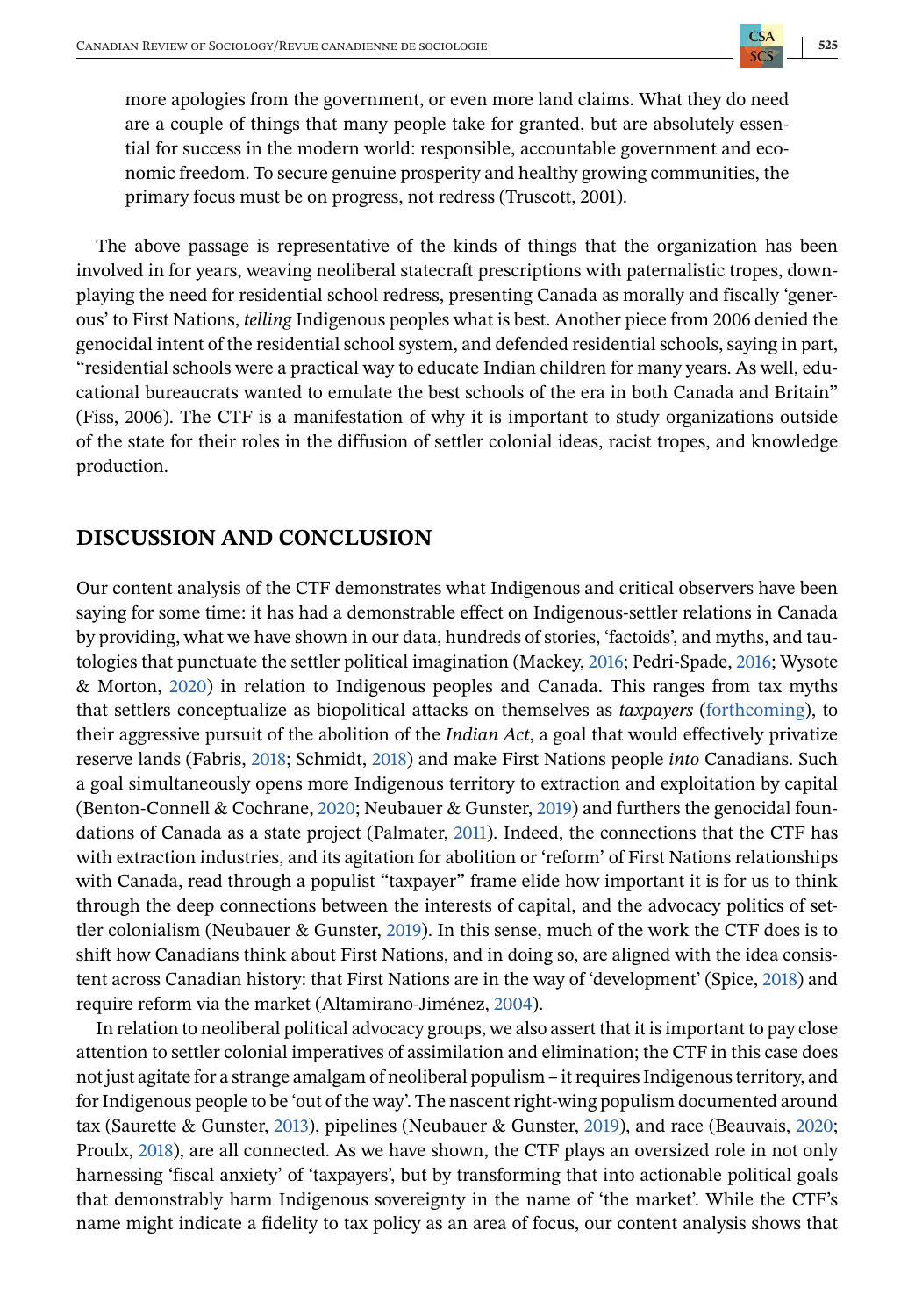$CSA$ 

while tax is certainly a key area of policy focus, their brief is simultaneously, much broader, and narrower. As previous work has demonstrated (Willmott, [2017\)](#page-17-0), the organization is not necessarily focussed on tax *policy*, but is dedicated to constructing a taxpayer *subject* that then consumes the various grievances, tropes, and stories that the CTF produces – and this subject then renders politics through the lens of the market as a site of justice, settlement as an obligation to the market, and tax as an imagined currency of citizenship.

Our approach shows how settlement sustains itself as forms of knowledge practices; while in our methodological approach we do not demonstrate the operation of these knowledge practices, we are able to theorize the connection between a battery of statements and how settler colonial policy ideas make their way into the public sphere, and punctuate how Canadians understand Indigenous life. The CTF is a case study in how settlement is politically sedimented, practiced, and naturalized in everyday political discourse as 'common sense'. Not only is the CTF simply hostile to Indigenous nationhood, their conclusion is that Indigenous nations should simply not exist – as they have demonstrated deep and abiding skepticism to both band governments and Indigenous governments that are not governed by the Indian Act. Differentiating between this is necessary for a complete understanding of Indigenous legal orders, histories, and futures, but in the context of this research, both band governments and Indigenous nations are regarded as simply *in the way*. Groups like the CTF perform this in the open, and it is a prime example of how settler colonialism functions in the space of the everyday – and the content analysis we conducted demonstrates the shape of how they have contributed to disinformation, ignorance, and policy debates that have undermined Indigenous sovereignty and nationhood, and contributed to anti-Indigenous racism in everyday life (Denis, [2015\)](#page-15-0).

Advocacy groups, especially in the age of "grassroots for hire" (Walker, [2014\)](#page-17-0), have come under much scrutiny for their corporate and industry ties, and their lack of authenticity as actors in a democratic civic sphere. However, the authenticity of the advocacy that comes out of the CTF is not our empirical concern here. A basic network analysis of the CTF would likely show that it is deeply connected with a series of right-wing think tanks, corporate advocacy groups, resource extraction industries, anti-union groups, and other organizations in the constellation of neoliberal activism[.](#page-14-0)4 The CTF is *real* regardless of whether it is an *astroturf* group, because it stands for such specifically *Canadian* settler colonial principles: removing Indigenous nations from their territories, and assimilating Indigenous peoples in all spheres of life. The fact that the CTF is taken seriously as a representative of 'taxpayers['](#page-14-0)5[,](#page-14-0) asked to comment on media stories involving Indigenous political life, indicates a significant lack of imagination about what Indigenous political life can be. Indeed, as Cronlund Anderson and Robertson [\(2011\)](#page-15-0) have shown, the press across Canada's history to its present has pursued coverage of Indigenous people as inferior, backwards, and immoral; it is not surprising why the CTF's stories have found such a home in the press. Rather than viewing Indigenous life through the lens of what 'taxpayers' are *said* to think, our analysis shows that this narrow and limiting view is in fact indicative of yet another form of dispossession. Despite its long history of racist anti-Indigenous politics, the CTF is often a 'go-to' for media looking for quotes from state-skeptical actors.

The CTF's politics are not simply that of 'concerned taxpayers', but built on a demonstrable opposition to the *idea* of the existence of sovereign Indigenous nations and a demonstrated hostility to the exercise of Indigeneity outside the narrow confines of 'culture'. As journalist David Climenhaga [\(2018\)](#page-15-0) writes in *The Tyee*, "it is troubling that mainstream media never seems to press the organization on this issue [the sources of their funding], and continues to treat it as if it were a non-partisan authority on tax policy." While Climenhaga like others is focussed the funding of the vast network of corporate-aligned policy organizations, what we show here is the durability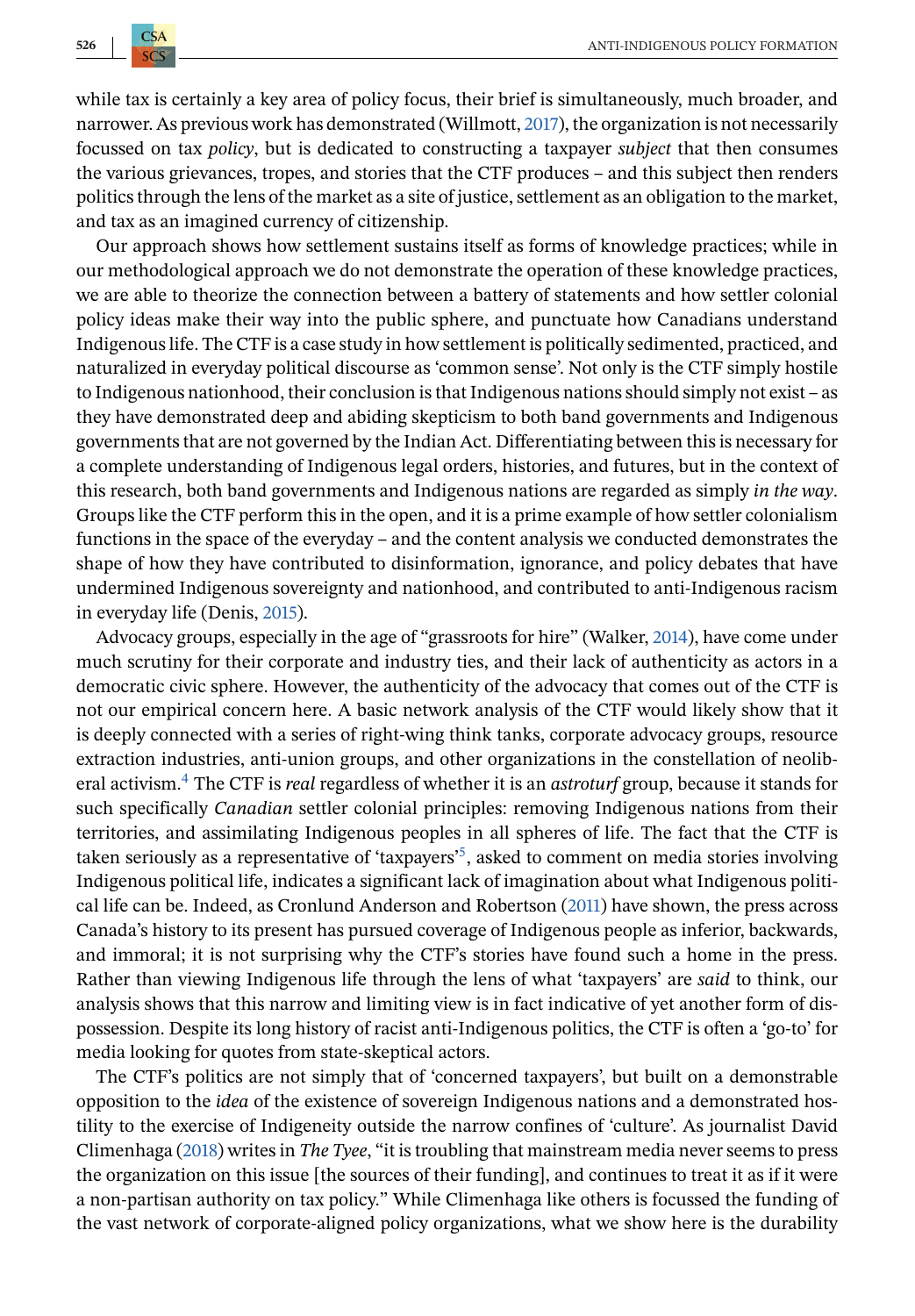<span id="page-14-0"></span>of the CTF's neoliberal settler colonial paternalism, and its opposition to Indigenous sovereignty in the name of 'taxpayers'. From this we can begin to sketch how political advocacy organizations contribute to Indigenous-settler relations, and anti-Indigenous policy formation.

#### **NOTES**

- <sup>1</sup> The CTF self-publishes a magazine called *The Taxpayer*, three times per year. Access to the magazine is contingent upon an annual donation to the CTF, so we chose not to access this particular data source.
- <sup>2</sup> Data collection is limited to when the CTF inaugurated its website in 1998, so we cannot make claims about how much pre-internet time was taken up by discussing Indigenous people and policy, though the CTF's founding legacy would indicate that it has been a long-standing 'object of concern'.
- <sup>3</sup> To be clear, scrutiny of First Nations governments is both necessary and important elements of *belonging* to a First Nation. Our analysis demonstrates that the CTF pursues this scrutiny to serve its own right wing political goals.
- <sup>4</sup> For example, the aforementioned 2014 Vancouver conference of more than 20 global taxpayer groups included meeting sponsors such as the Canadian Association of Petroleum Producers, Northern Gateway [Pipeline], and Beedie Development Group. Some of the conference attendees included think tanks such Fraser Institute, CD Howe Institute, CATO Institute, and anti-union organizations Merit Canada, and Working Canadians.
- <sup>5</sup> Carrillo (2020) correctly points out one of the *seeming* paradoxes of 'the taxpayer', which is not a paradox, but a feature of the identity: "there exists no monolithic hoard of taxpayers with shared interests. Contrary to conventional wisdom, there appears to be little evidence that taxpayers think of other taxpayers as "equals" within a broader body." (153), adding "More importantly, such assertions tend to lead to appeals keyed to interests ostensibly shared by *all* taxpayers, which are truthfully shared only by *some* taxpayers" (144)

## **REFERENCES**

- Aivalis, C. (2016) *The Blind Alleys of 'Generation Screwed.' Canadian Dimension*. September 23. Available from: <https://canadiandimension.com/articles/view/the-blind-alleys-of-generation-screwed>
- Altamirano-Jiménez, I. (2004) North American first peoples: slipping up into market citizenship? *Citizenship Studies*, 8(4), 349–365.
- Andrews, K.T. & Edwards, B. (2004) Advocacy organizations in the US political process.*Annual Review of Sociology*, 30, 479–506.
- Beauvais, E. (2020) The political consequences of Indigenous resentment. *The Journal of Race, Ethnicity, and Politics*, 1–28. <https://doi.org/10.1017/rep.2020.25>
- Benton-Connell, K. & Cochrane, D.T. (2020) 'Canada has a pipeline problem': valuation and vulnerability of extractive infrastructure. *South Atlantic Quarterly*, 119(2), 325–352.
- Björklund Larsen, L. (2017) *Shaping taxpayers: values in action at the Swedish tax agency*. New York: Berghahn Books.
- Brown, D.A. (2021) *The whiteness of wealth: how the tax system impoverishes Black Americans*. Crown.
- Borrows, J. (2010) *Canada's Indigenous constitution*. University of Toronto Press.
- Burris, V. (2001) The two faces of capital: corporations and individual capitalists as political actors. *American Sociological Review*, 66(3), 361–381.
- Carrillo, R. (2020) Reflections: challenging monetary sanctions in the era of racial taxation. *UCLA Criminal Justice Law Review*, 4(1), 143–155.
- Carroll, W.K. (2017) Canada's carbon-capital elite: a tangled web of corporate power. *Canadian Journal of Sociology*, 42(3), 225–260.
- Carroll, W., Graham, N., Lang, M.K., Yunker, Z. & McCartney, K.D. (2018) The corporate elite and the architecture of climate change denial: a network analysis of carbon capital's reach into civil society. *Canadian Review of Sociology*, 55(3), 425–450.
- Clément, D. (2017) State funding for human rights activism: channeling protest? *American Behavioral Scientist*, 61(13), 1703–1728.
- Clément, D. (2019) How the state shaped the nonprofit sector: public funding in British Columbia. *Canadian Review of Sociology*, 56(3), 299–328.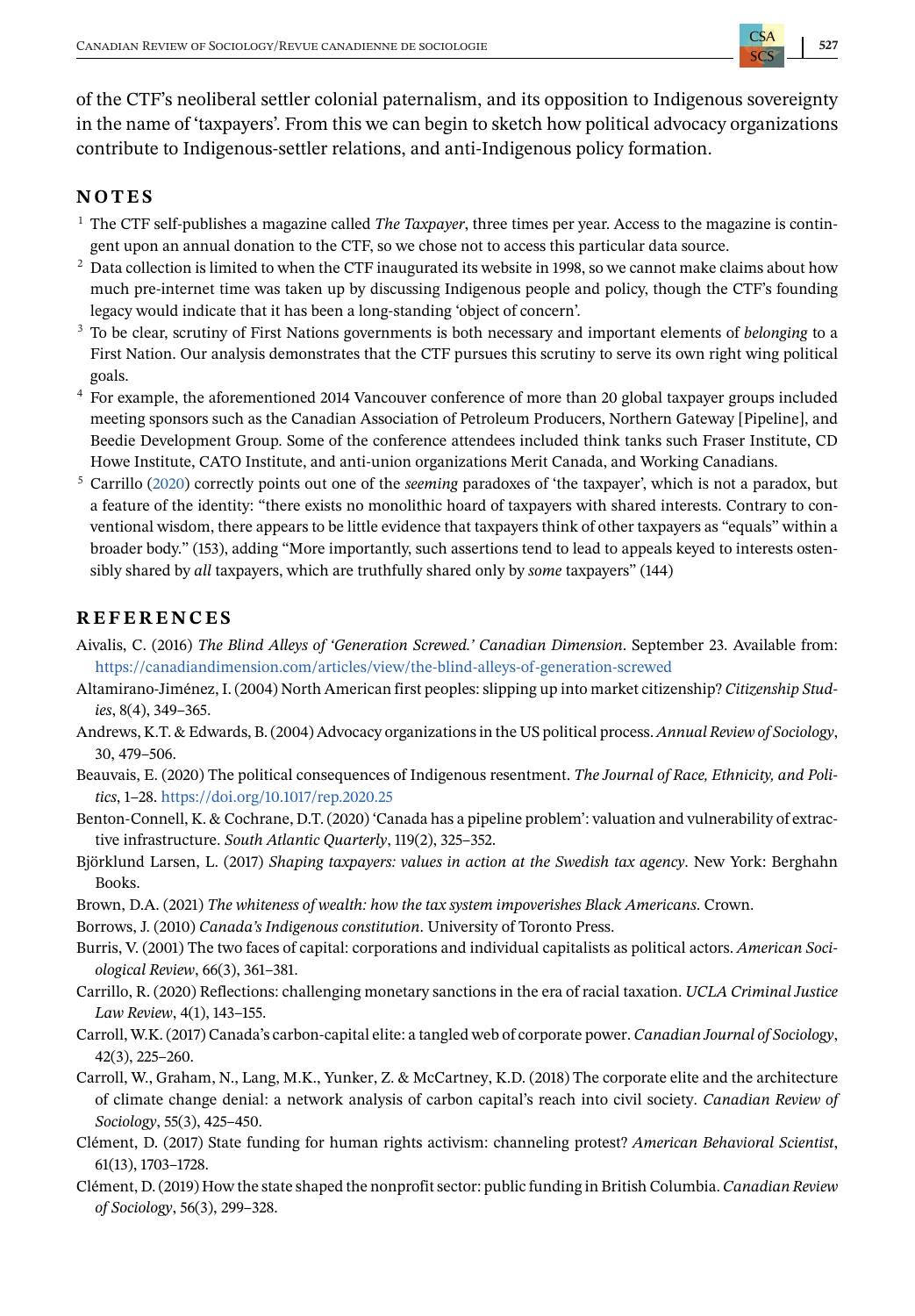- <span id="page-15-0"></span>Climenhaga, D. (2018) *What does the Canadian Taxpayers Federation Get From Its Right-Wing US Partner?*. The Tyee. Available from: <https://thetyee.ca/Opinion/2018/07/05/Canadian-Taxpayers-Federation-Get/>
- Corntassel, J. (2007) Partnership in action? Indigenous political mobilization and co-optation during the first UN Indigenous Decade (1995-2004). *Human Rights Quarterly*, 29(1), 137–166
- Corrigall-Brown, C. & Ho, M. (2019) Does talk lead to action? An examination of the relationship between debate and funding for NGOs in Canada. *Canadian Review of Sociology*, 56(3), 329–346.
- Cote-Meek, S. (2014) *Colonized classrooms: racism, trauma and resistance in post-secondary education*. Fernwood Publishing
- Coulthard, G.S. (2014) *Red skin, white masks: rejecting the colonial politics of recognition*. University of Minnesota Press.
- Cronlund Anderson, M. & Robertson, C.L. (2011) *Seeing red: a history of natives in Canadian newspapers*. University of Manitoba Press.
- Crosby, A. & Monaghan, J. (2018) *Policing indigenous movements: dissent and the security state*. Fernwood Publishing.
- Culhane, D. (2003) Their spirits live within us: aboriginal women in Downtown Eastside Vancouver emerging into visibility. *American Indian Quarterly*, 27(3/4), 593–606.
- De Cillia, B. & McCurdy, P. (2020) No surrender. No challenge. No protest paradigm: a content analysis of the Canadian news media coverage of the 'yellow vest movement' and the 'united we roll' convoy. *Canadian Review of Sociology*, 57(4), 656–680.
- Denis, J.S. (2015) Contact theory in a small-town settler-colonial context: The reproduction of laissez-faire racism in Indigenous-white Canadian relations. *American Sociological Review*, 80(1), 218–242.
- Fabris, M. (2018) Decolonizing Neoliberalism?. In: Bruun, M.H., Cockburn P.J.L., Risager B.S., Thorup M. (Eds.) *Contested property claims*. London: Routledge.
- Gunster, S. & Neubauer, R.J. (2019) (De) legitimating extractivism: the shifting politics of social licence. *Environmental Politics*, 28(4), 707–726.
- Gutstein, D. (2014) *Harperism: how Stephen Harper and his think tank colleagues have transformed Canada*. Lorimer.
- Harp, R. (2015) Most First Nations See Right Through Canada's Transparency Act. Media Indigena, January 25. Available from: <https://mediaindigena.com/most-first-nations-see-right-through-canadas-transparency-act/>
- Henderson, J. (2013) Transparency, spectatorship, accountability: indigenous families in settler-state 'postdemocracies. *ESC: English Studies in Canada*, 38(3–4), 299–230.
- Hsieh, H.F. & Shannon, S.E. (2005) Three approaches to qualitative content analysis. *Qualitative Health Research*, 15(9), 1277–88.
- Johnson, S. (2013) We are the ones we've been waiting for: towards the development of an indigenous educational advocacy organization for indigenous children in canada's custody. *Canadian Journal of Native Education*, 36(1), 126–145.
- Kananovich, V. (2018) Framing the taxation-democratization link: an automated content analysis of cross-national newspaper data. *The International J. of Press/Politics*, 23(2), 247–267.
- Kelton, S. (2020) *The deficit myth: modern monetary theory and the birth of the people's economy*. PublicAffairs Kenworthy, L. (2009) Tax myths. *Contexts*, 8(3), 28–32.
- Kiel, D. (2019) Nation v. Municipality: Indigenous Land Recovery, Settler Resentment, and Taxation on the Oneida Reservation. *Native American and Indigenous Studies*, 6(2), 51–73.
- King, H. (2014) *First Nations Transparency Act may do more harm than good: Hayden King. Canadian Broadcasting Corporation*. Available from: [https://www.cbc.ca/news/indigenous/first-nations-transparency-act-may-do](https://www.cbc.ca/news/indigenous/first-nations-transparency-act-may-do-more-harm-than-good-hayden-king-1.2725654)[more-harm-than-good-hayden-king-1.2725654](https://www.cbc.ca/news/indigenous/first-nations-transparency-act-may-do-more-harm-than-good-hayden-king-1.2725654)
- Lamont, D (2016) *Canadian Taxpayers Federation has 5 members why should we care what they think?* CBC News Manitoba, October 16. Available from: [https://www.cbc.ca/news/canada/manitoba/canadian-taxpayer](https://www.cbc.ca/news/canada/manitoba/canadian-taxpayer-federation-opinion-lamont-1.3802441)[federation-opinion-lamont-1.3802441](https://www.cbc.ca/news/canada/manitoba/canadian-taxpayer-federation-opinion-lamont-1.3802441)
- Langford, W. (2016) Friendship centres in Canada, 1959–1977. *American Indian Quarterly*, 40(1), 1–37.
- Lawrence, B (2003) Gender, race, and the regulation of native identity in Canada and the United States: an overview. *Hypatia*, 18(2), 3–31.
- Lee, C.W. (2014) *Do-it-yourself democracy: the rise of the public engagement industry*. Oxford University Press.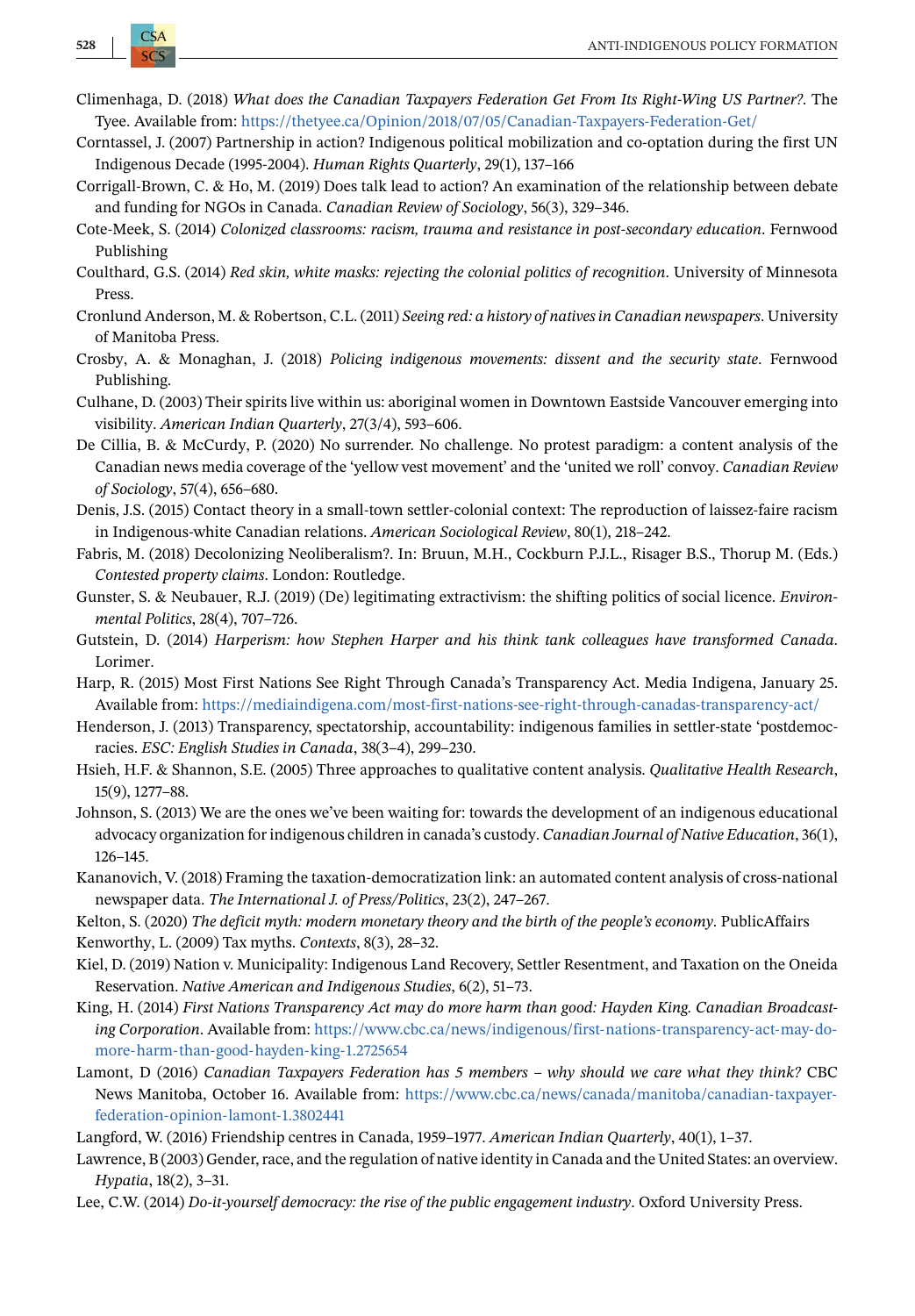- <span id="page-16-0"></span>Lee, C.W., McNulty, K. & Shaffer, S. (2013) 'Hard times, hard choices': marketing retrenchment as civic empowerment in an era of neoliberal crisis. *Socio-Economic Review*, 11(1), 81–106.
- Lo, C.Y. (1990) *Small property versus big government: Social origins of the property tax revolt*. University of California Press.
- Mackey, E. (2016) *Unsettled expectations: uncertainty, land and settler decolonization*. Halifax, NS: Fernwood Publishing.
- Martin, I.W. (2008) *The permanent tax revolt: how the property tax transformed American politics*. Redwood City CA: Stanford University Press.
- Martin, I.W. (2013) *Rich people's movements: grassroots campaigns to untax the one percent*. Oxford University Press.
- McLevey, J (2014) Think tanks, funding, and the politics of policy knowledge in Canada. *Canadian Review of Sociology*, 51(1), 54–75.
- McLevey, J. (2015) Understanding policy research in liminal spaces: Think tank responses to diverging principles of legitimacy. *Social studies of science*, 45(2), 270–293.
- McNutt, J. & Boland, K. (2007) Astroturf, technology and the future of community mobilization: Implications for nonprofit theory. *Journal Sociology & Social Welfare*, 34, 165.
- Medvetz, T. (2012) *Think tanks in America*. University of Chicago Press.
- Nelson, S.E. & Wilson, K. (2021) Rights and health versus rights to health: bringing indigenous peoples' legal rights into the spaces of healthcare services. *Political Geography*, 85(March 2021), 1–10.
- Neubauer, R. & Gunster, S. (2019) Enemies at the gateway: regional populist discourse and the fight against oil pipelines on Canada's West Coast. *Frontiers in Communication*, 4, 61.
- Neu, D.E. & Therrien, R. (2003) *Accounting for genocide*. Fernwood Publishing.
- Palmater, P. (2011) *Beyond blood: rethinking Indigenous identity*. UBC Press.
- Palmater, P. (2015) *Indigenous nationhood empowering grassroots citizens*. Fernwood Publishing.
- Pasternak, S. (2015) How capitalism will save colonialism: The privatization of reserve lands in Canada. *Antipode*, 47(1), 179–196.
- Pasternak, S. (2016) The fiscal body of sovereignty: to 'make live' in Indian country. *Settler Colonial Studies*, 6(4), 317–38.
- Pasternak, S. (2020) Assimilation and partition: how settler colonialism and racial capitalism co-produce the borders of Indigenous economies. *South Atlantic Quarterly*, 119(2), 301–324.
- Patriquin, L. (2004) *Inventing tax rage: misinformation in the National Post*. Fernwood Publishing.
- Patten, S. (1996) Preston Manning's populism: constructing the common sense of the common people. *Studies in Political Economy*, 50(1), 95–132.
- Pedri-Spade, C. (2016) Four stories of an over-taxed Indian. *Indigenous Social Work Journal*, 10, 85–99.
- Prasad, M. (2018) *Starving the beast: Ronald Reagan and the tax cut revolution*. Russell Sage Foundation.
- Preston, J. (2017) Racial extractivism and white settler colonialism: an examination of the Canadian Tar Sands mega-projects. *Cultural Studies*, 31(2-3), 353–375.
- Proulx, C. (2018) White backlash against Indigenous peoples in Canada. *The Canadian Journal of Native Studies*, 38(1), 75–101.
- Ramos, H. (2006) What causes Canadian aboriginal protest? Examining resources, opportunities, and identity, 1951–2000. *Canadian Journal of Sociology*, 31(2), 211–234.
- Ramos, H. & Young, J. (2018) Critical events and the funding of indigenous organizations. *Journal of Canadian Studies*, 52(2), 570–590.
- Ray, V. (2019) A theory of racialized organizations. *American Sociological Review*, 84(1), 26–53.
- Robertson, D.L. (2015) Invisibility in the color-blind era: Examining legitimized racism against Indigenous peoples. *American Indian Quarterly*, 39(2), 113–153.
- Sanderson, D. (2013) Overlapping consensus, legislative reform and the *Indian Act*. *Queen's Law Journal*, 39, 511.
- Sanscartier, M.D. (2020) *Populist counterpublics: exploring populist mobilization, crises of representation, and popular subjectivities in Canadian politics*. Ottawa, Ontario: Carleton University.
- Saurette, P. & Gunster, S. (2013) Canada's conservative ideological infrastructure: Brewing a cup of cappuccino conservatism. In: Himelfarb, A. & Himelfarb J. (Eds.) *Tax is not a four letter word*. Wilfrid Laurier Press, pp. 227–266.
- Schmidt, J.J. (2018) Bureaucratic territory: first nations, private property, and 'turn-key' colonialism in Canada. *Annals of the American Association of Geographers*, 108(4), 901–16.